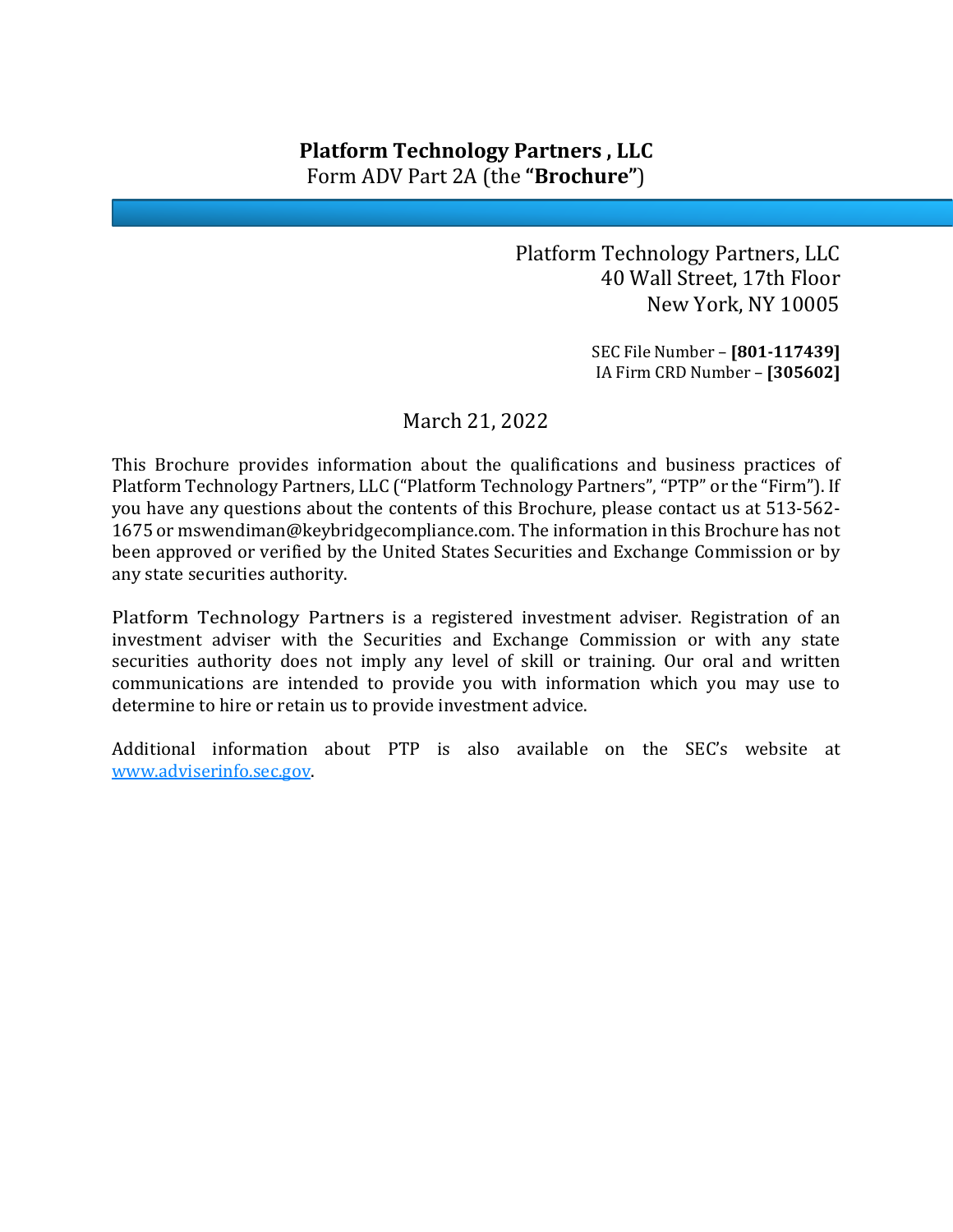### **2 Summary of Material Changes**

This Item includes no material changes.

We will ensure that you receive a summary of any material changes to this and subsequent Brochures within 120 days of the close of our business' fiscal year. We may make interim updates to this Brochure throughout the year and will provide other ongoing disclosure information about material changes as necessary. Information about PTP is also available at the SEC's website at [www.adviserinfo.sec.gov.](http://www.adviserinfo.sec.gov/) The SEC's web site also provides information about any persons affiliated with Platform Technology Partners who are registered, or are required to be registered, as Investment Advisor Representatives of Platform Technology Partners. To request a copy of the most recent Brochure free of charge or for any questions about the contents of this Brochure, please contact Matthew A. Swendiman, CFA, Chief Compliance Officer, at 513-562-1675 or [admin@uawealth.com.](mailto:admin@uawealth.com)

### **[REMAINDER OF PAGE INTENTIONALLY LEFT BLANK]**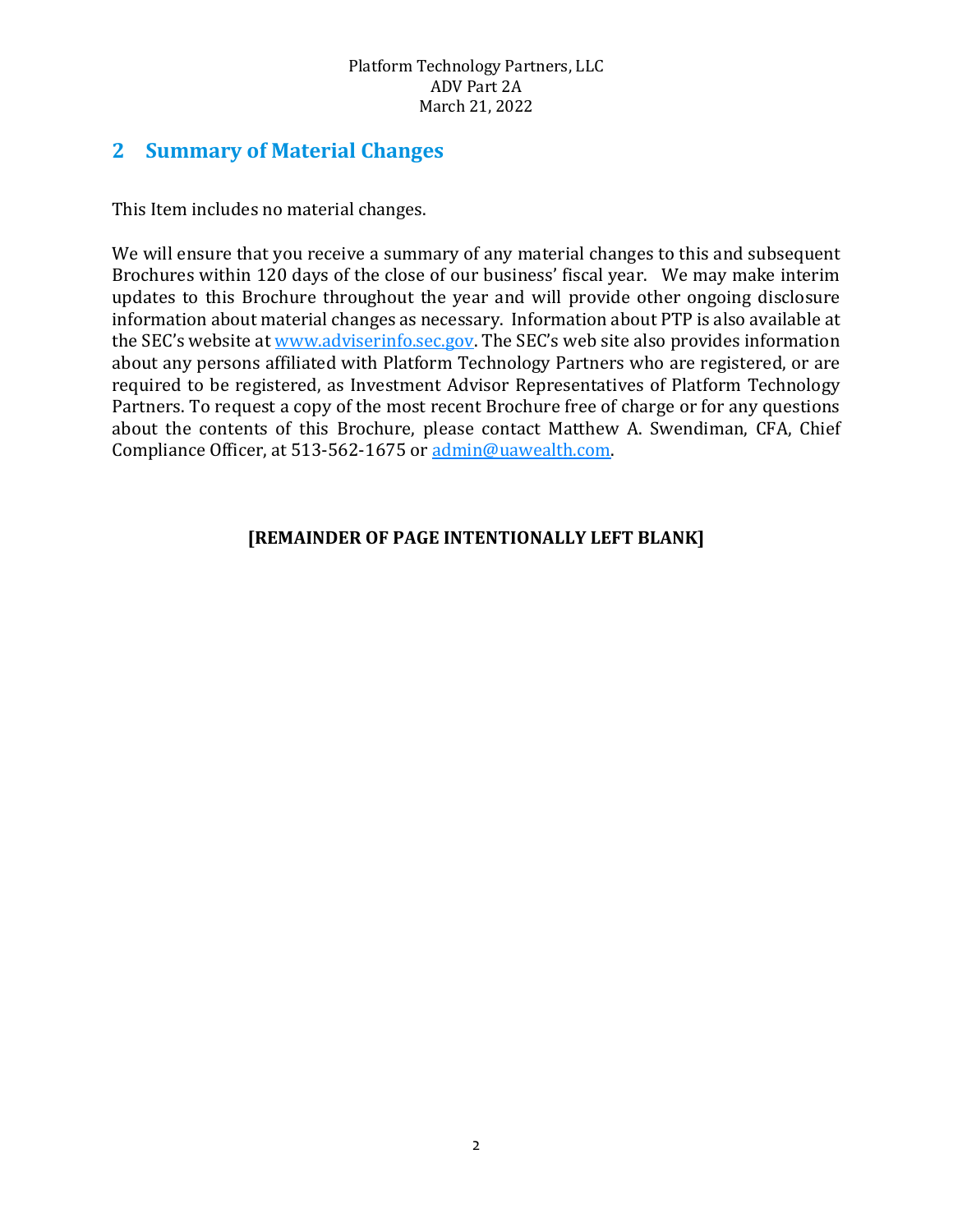# 3 Table of Contents

| Item 6 - Performance-Based Fees and Side-By-Side Management11           |
|-------------------------------------------------------------------------|
|                                                                         |
| Item 8 - Methods of Analysis, Investment Strategies and Risk of Loss 11 |
|                                                                         |
|                                                                         |
|                                                                         |
|                                                                         |
|                                                                         |
|                                                                         |
|                                                                         |
|                                                                         |
|                                                                         |
|                                                                         |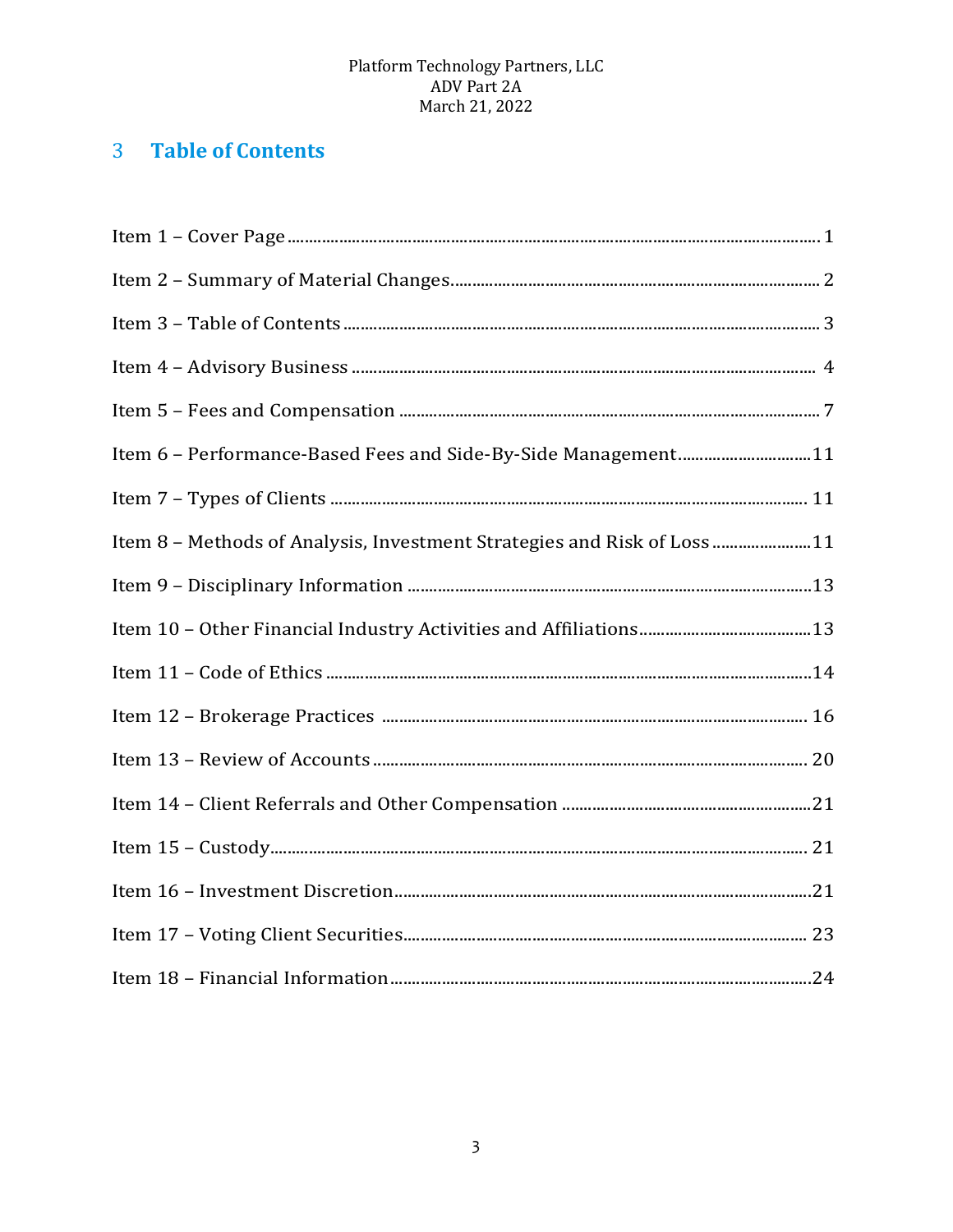## **4 Advisory Business**

Platform Technology Partners, LLC ("we" or "us" or "our" or "Platform Technology Partners" or "PTP") was founded on August 2019 and has been registered with the SEC since October 2019. Platform Technology Partners is wholly owned by United Atlantic Capital, LLC.

Platform Technology Partners provides investment supervisory and investment advisory services, and also provides financial planning and consultation services for Clients which includes individuals, pension and profit-sharing plans, trusts, estates, charitable organization, corporations and business entities. Platform Technology Partners requests a minimum size of \$100,000 per relationship (which may include the aggregate of multiple accounts for any one relationship) which shall be pro-rated pursuant to the Firm's billing practices as described in Item 5 of this Brochure. The Firm's minimum account size may be waived at the Firm's sole discretion.

Platform Technology Partners will manage portfolios of publicly traded securities, which consist primarily of common stocks, other securities, such as preferred stocks, bonds, debentures, warrants, commercial paper, certificates of deposit, municipal securities, investment company securities, which include variable life insurance, variable annuities, mutual fund shares, U.S. government securities, and options contracts on securities.

Platform Technology Partners may also recommend the potential investment by clients in privately held entities such as illiquid alternative investments, hedge funds, etc. consistent with the client's investment objectives. Certain of these potential investments will be in private funds. Some of our employees and principals may also be investors in these entities. This may present a conflict of interest which we address by full and fair disclosure to our clients.

We offer qualified clients an opportunity to invest in certain funds or strategies in which we serve as the investment manager. The NORTHEAST – PTP SPV FUND I, LP and NORTHEAST – PTP SPV FUND II, LP (together, the "SPV Funds") each invest in one (1) private fund that clients may otherwise not have been available to invest in due to certain investment minimums. See item 10 for more information including conflicts of interest related to the management of the SPV Funds.

As described in Item 5 of this Brochure, Platform Technology Partners, depending upon the engagement, offers its services on a fee basis which may include hourly and/or fixed fees as well as fees based upon assets under management. Prior to engaging Platform Technology Partners to provide any of the foregoing investment advisory services, the Client will be required to enter into one or more written agreements with Platform Technology Partners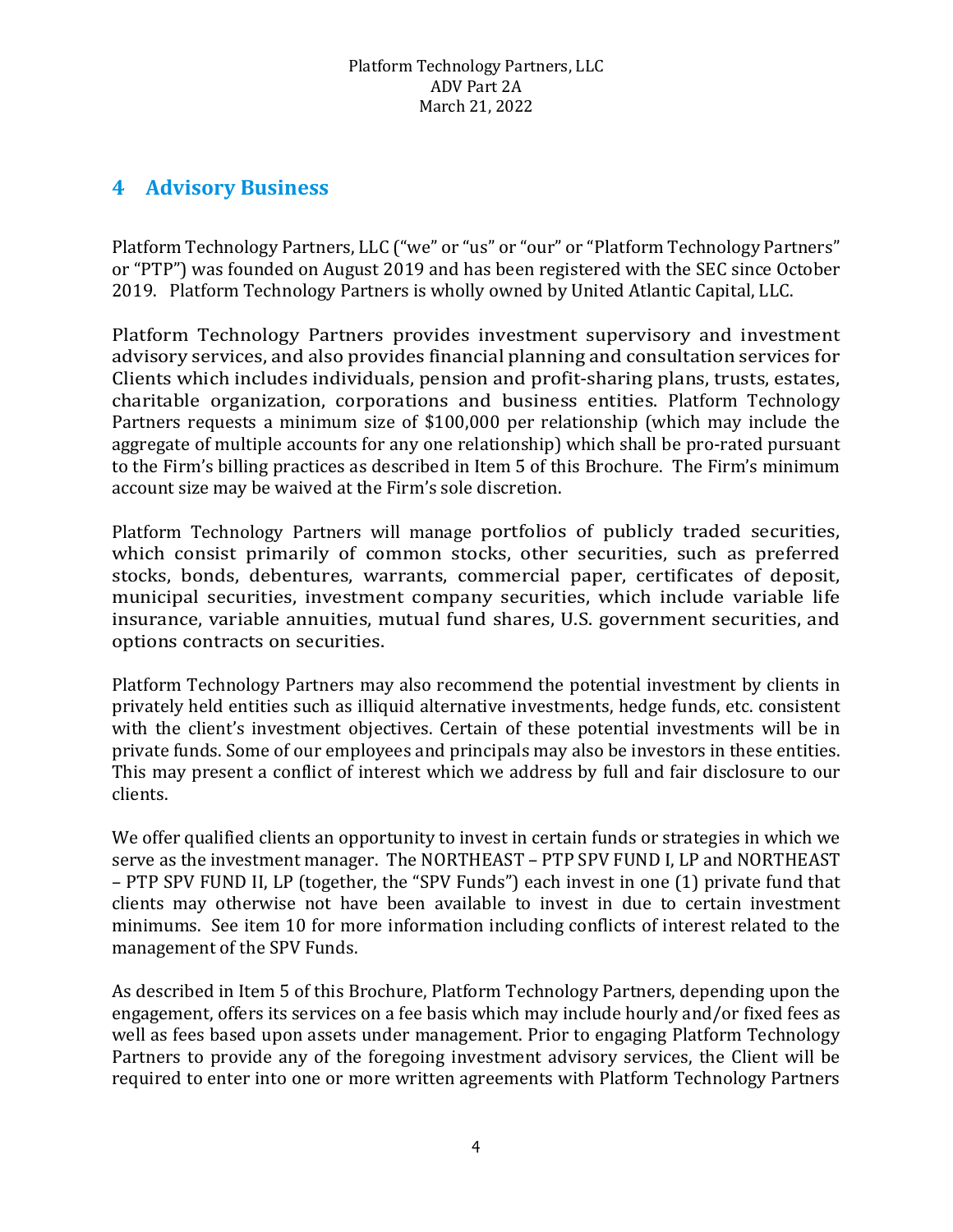setting forth the terms and conditions under which Platform Technology Partners shall render its services (collectively the "Agreement").

Platform Technology Partners may render discretionary and non-discretionary investment advisory services to Clients relative to brokerage/qualified accounts, variable life/annuity products that they may own, and/or their individual employer-sponsored retirement plans. Individual Client accounts are managed pursuant to the Client's Agreement with Platform Technology Partners.

Platform Technology Partners offers many services through its network of investment advisory representatives ("Advisory Representatives" or "IARs"). IARs may conduct advisory services under a trade name (i.e. "Doing Business As" or "DBA ") or other corporate structure that is held out to the public for marketing purposes. Platform Technology Partners does not have any ownership interest in the IAR's trade name or other corporate structure. IARs of the Firm set the advisory fees charged to Client which cannot exceed the advisory fee(s) listed in Item 5 of this Brochure. While not the primary focus of their business, Advisory Representatives of PTP may also Registered Representatives of an unaffiliated broker/dealer firm and Member FINRA and SIPC, and may be licensed insurance representatives. Additional Information regarding the nature of the relationship between Advisory Representatives is described in Items 5 and 10.

This Brochure provides disclosure of Platform Technology Partners' services, fees, and material information. Please read it carefully and if questions should arise, please contact Matthew A. Swendiman, CFA of Platform Technology Partners at 513-562-1675. Platform Technology Partners offers advice on each type of investment described in this Brochure. However, Platform Technology Partners intends to primarily allocate its Clients' investment management assets, on a discretionary and/or a non-discretionary basis ("Investment Advisory Services" or "Advisory Services"), among Independent Managers (as defined below), mutual funds, exchange traded funds, individual debt and equity securities and/or options as well as the securities components of variable annuities and variable life insurance contracts in accordance with the investment objectives of the Client.

Platform Technology Partners may only implement its investment management recommendations after the Client has arranged for and furnished Platform Technology Partners with all information and authorization regarding accounts with appropriate financial institutions. As discussed in Item 15 of this Brochure, Platform Technology Partners generally recommends that Clients utilize the Adviser's preferred custodial firms.

Additions may be in cash or securities provided that Platform Technology Partners reserves the right to liquidate any transferred securities, or decline to accept particular securities into a Client's account. Platform Technology Partners may consult with its Clients about the options and ramifications of transferring securities. However, Clients are advised that when transferred securities are liquidated, they are subject to transaction fees, fees assessed at the mutual fund level, (i.e., contingent deferred sales charge) and/or tax ramifications.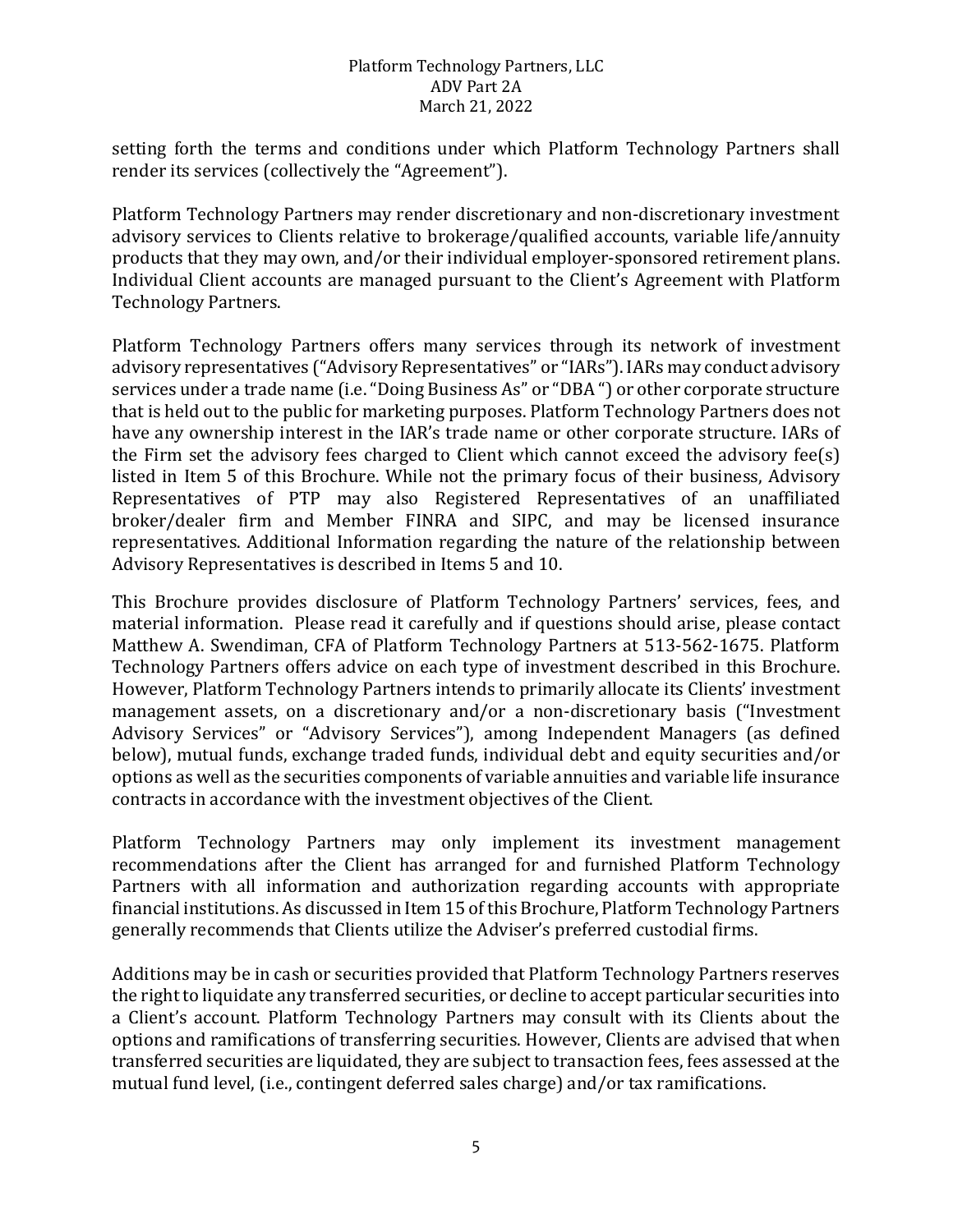Clients engaging advisory services must play an active role. Platform Technology Partners requires the Client to participate in the formation of the investment plan, investment advice and recommendations. Clients may call the office to discuss their portfolio(s) or ask questions, but Platform Technology Partners recommends that Clients initiate a meeting with Platform Technology Partners no less than annually. **However, Clients are obligated to immediately inform Platform Technology Partners of any changes in their financial situation or to impose any reasonable restrictions upon Platform Technology Partners' Investment Advisory Services**.

Neither Platform Technology Partners nor the Client may assign the Agreement without the consent of the other party. Transactions that do not result in a change of actual control or management of Platform Technology Partners shall not be considered an assignment. A copy of Platform Technology Partners' privacy policy notice and a written disclosure statement that meets the requirements of Rule 204-3 of the Investment Advisers Act of 1940, as amended (the "Advisers Act"), shall be provided to each Client prior to or contemporaneously with the execution of the Agreement.

In all cases, Clients have a direct and beneficial interest in their securities (individual ownership), rather than an undivided interest in a pool of securities. Client funds and securities are held at the Client's selected custodial services provider(s). As discussed in Item 15 of this Brochure, Platform Technology Partners does not and will not have custody of Clients' funds or securities. Platform Technology Partners will only have access to custodial accounts in order to deduct investment advisory fees and only with the appropriate Client authorization.

Platform Technology Partners offers investment advice to retirement plans such as 401(k) plans and other retirement plans or related entities regarding the type of securities or investments which should be included as investment options for the plan participants. Platform Technology Partners also offers various allocation strategies and investment advice to individual plan participants based upon the participant's particular investment objectives which include the use of various retirement resource platforms offering, among other investments, a selection of mutual funds offered by a variety of mutual fund complexes.

When we provide investment advice to you regarding your retirement plan account or individual retirement account, we are fiduciaries within the meaning of Title I of the Employee Retirement Income Security Act and/or the Internal Revenue Code, as applicable, which are laws governing retirement accounts. The way we make money creates some conflicts with your interests, so we operate under a special rule that requires us to act in your best interest and not put our interest ahead of yours.

Under this special rule's provisions, we must:

• Meet a professional standard of care when making investment recommendations (give prudent advice);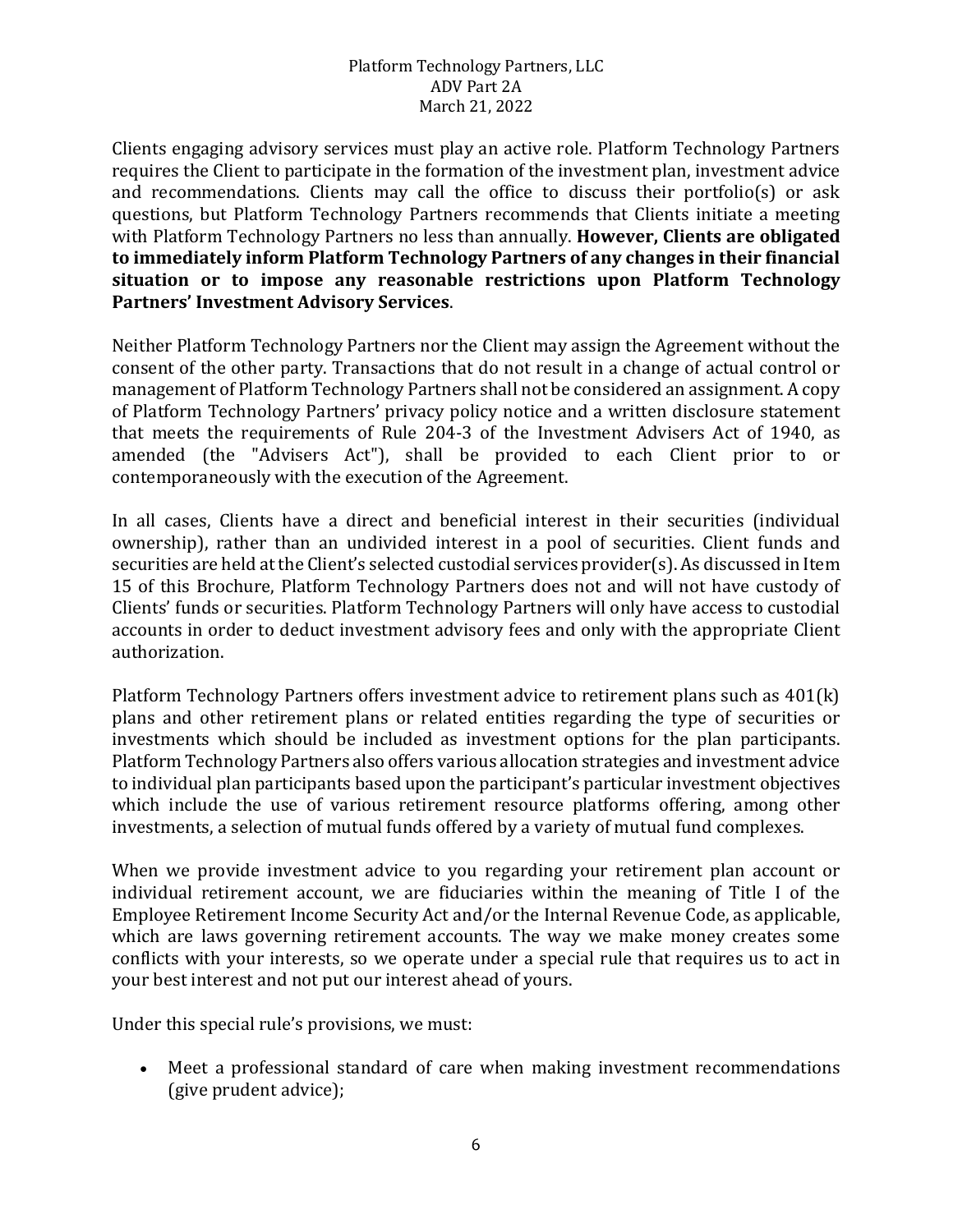- Never put our financial interests ahead of yours when making recommendations (give loyal advice);
- Avoid misleading statements about conflicts of interest, fees, and investments;
- Follow policies and procedures designed to ensure that we give advice that is in your best interest;
- Charge no more than is reasonable for our services; and
- Give you basic information about conflicts of interest.

Platform Technology Partners has a total of approximately \$668,336,065 in assets under management as of December 31, 2021, of which \$24,247,633 is managed on a nondiscretionary basis.

### Financial Planning and Consultation Services

Platform Technology Partners is available to provide Financial Planning or Consultation Services (which may include non-investment related matters). Financial Planning Services may be ongoing in nature as outlined in the Client Agreement. Consultation Services are provided on an hourly or project basis and terminate upon delivery.

When Financial Planning or Consultation Services only focus on certain areas of Client interests, needs or is otherwise limited, Clients must understand that a Client's overall financial and investment needs and objectives may not be considered as a result of time and/or service restraints placed on Platform Technology Partners' services. Clients requiring assistance on issues relating to matters outside of investment advisory topics should consult their personal tax advisor, legal counsel, or other professionals for expert opinions. When providing plan-related services, the advice and recommendations are limited to plan offerings. The advice provided by Platform Technology Partners may include recommendations for updates and reviews.

Platform Technology Partners may suggest the Client work closely with the Client's attorney, accountant, insurance agent, and the Client's custodian. Implementation of any advice or recommendations pertaining to non-securities matters (such as insurance), in whole or in part, is entirely at the Client's discretion via the service provider(s) of the Client's choice.

Financial Planning Services are ongoing in accordance with the terms outlined in the Agreement. After the first year, the annual Financial Planning fee may be modified (lower or higher) based upon the nature and complexity of services, the scope of the engagement, or other circumstances. Consultation Services terminate upon the delivery of services unless ongoing services are engaged pursuant to the Client Agreement. Prior to conclusion, services may be immediately terminated upon written notice from either party and the Client will only be invoiced for time incurred by Platform Technology Partners up until the effective date of termination or prepaid but unearned fees will be refunded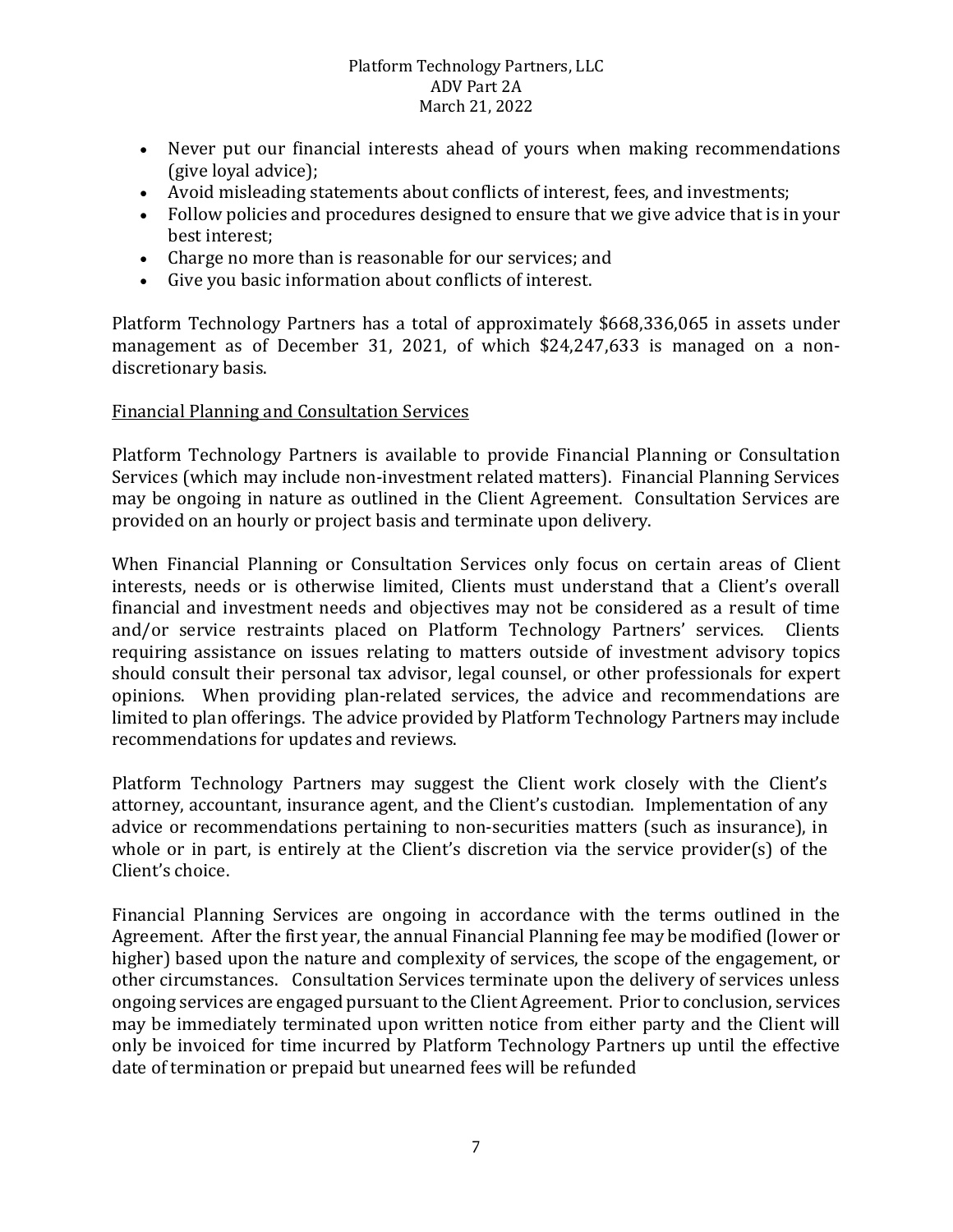### 5 **Fees and Compensation**

### Asset Based Fees for Advisory Clients

For its advisory Clients, Platform Technology Partners shall generally charge an annual fee based upon a percentage of the average daily value of the assets being managed by Platform Technology Partners. Platform Technology Partners' annual fee is exclusive of, and in addition to, brokerage commissions, transaction fees, and other related costs and expenses which shall be incurred by the Client. Platform Technology Partners' annual fee shall be prorated and charged either monthly or quarterly, in arrears, based upon the average daily value of the assets over the previous month or quarter as determined by the Client's custodial firm. As discussed in Item 4 of this Brochure, Platform Technology Partners requests a minimum portfolio size of \$100,000 per relationship (which may include the aggregate of multiple accounts for any one relationship). Platform Technology Partners, in its sole discretion, may negotiate to charge a lesser management fee or to accept a lower minimum portfolio size based upon certain criteria (i.e., anticipated future earning capacity, anticipated future additional assets, amount of assets to be managed, related accounts, account composition, pre-existing Client, account retention, pro bono activities, etc.).

### Total Management Fees

You and your IAR will agree on your total annual management fee for each account prior to establishing the account. The total annual management fee is the sum of the program fee, advisory fee and administration fee(s). The advisory fee may be amended by a client and an IAR through the submission of a new investment advisory agreement with a different fee schedule. There are maximum allowable annual advisory fees for each program and we will not allow you to be charged more than this amount. The maximum allowable advisory fee will differ between programs and the structure of your account(s). This maximum total fee is noted on the investment advisory agreement and may not exceed 3.00%.

### Fee Schedules

Clients may make additions to and withdrawals from their account(s) at any time, subject to Platform Technology Partners' right to terminate an account. Clients may withdraw account assets on notice to Platform Technology Partners, subject to the usual and customary securities settlement procedures. Platform Technology Partners designs its portfolios as long-term investments and assets withdrawals may impair the achievement of a Client's investment objectives.

For the initial month of Investment Advisory Services, the first month's fees shall be calculated on a pro rata basis. As discussed in Item 4 of this Brochure, the Agreement between Platform Technology Partners and the Client will continue in effect until terminated by either party pursuant to the terms of the Agreement. Platform Technology Partners' monthly fee shall be prorated through the date of termination and any remaining balance shall be charged or refunded to the Client, as appropriate, in a timely manner.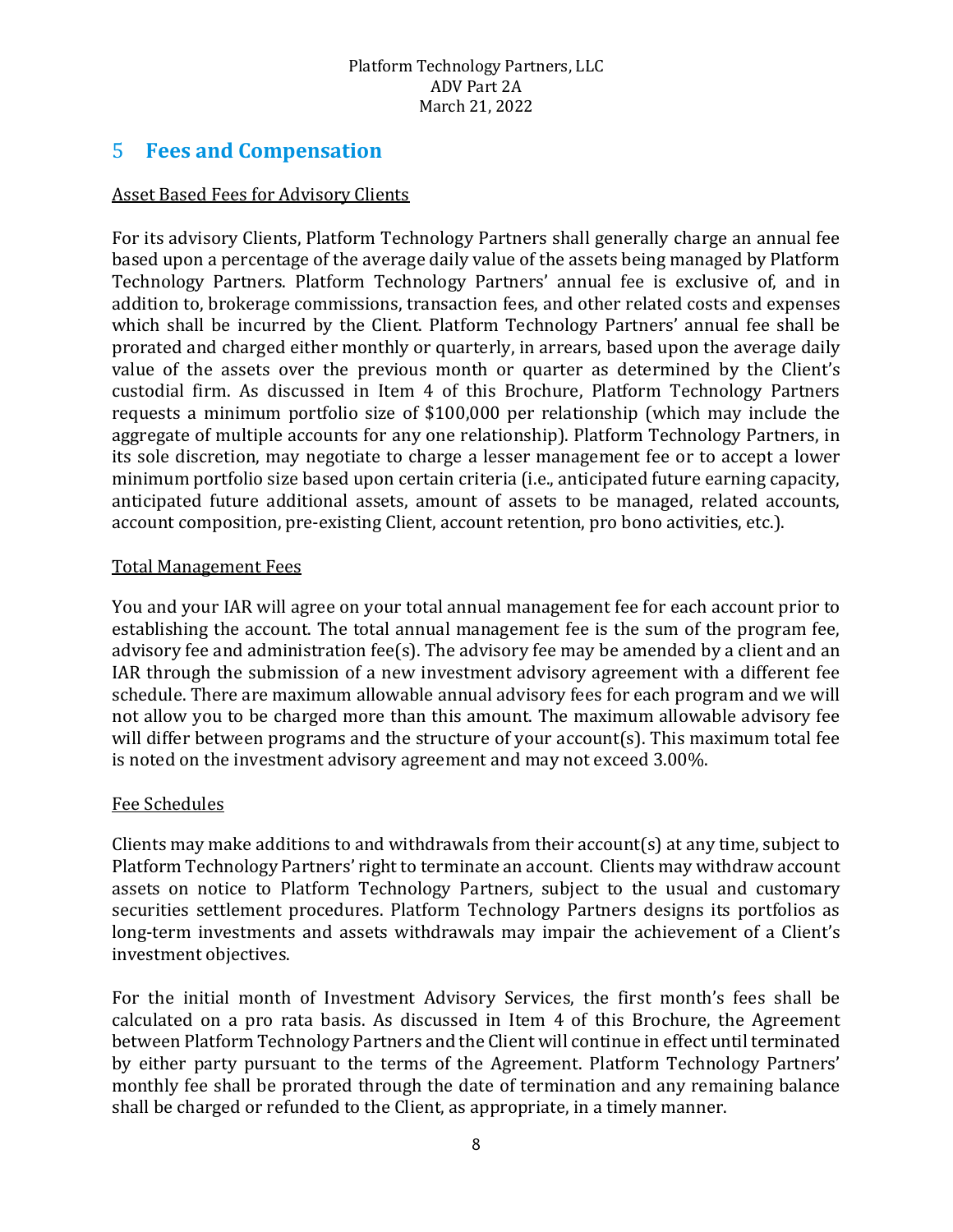Advisory fees for Investment Advisory Services are generally paid through a debit directly to the Client's account by the qualified custodian holding the Client's funds and securities. The following criteria is met in accordance with the Advisers Act, when payment is made via a qualified custodian: (1) The Client provides written authorization permitting the fees to be paid directly from the Client's account held by the independent qualified custodian and the authorization is limited to withdrawing contractually agreed upon Investment Adviser fees;<br>(2) The frequency of fee withdrawal shall be specified in the written frequency of fee withdrawal shall be specified in the written authorization/agreement; (3) The qualified custodian of the account(s) shall be advised in writing of the limitation on the Adviser's access to the account; (4) The custodian agrees to send to the Client, a statement, at least quarterly, indicating all amounts disbursed from the account including the amount of advisory fees paid directly to the Adviser; (5) The Client shall be able to terminate the written billing authorization or agreement at any time. In addition to the general debits to the Client's account by the qualified custodian as described above, fees may be paid to us by check, as outlined in the specific investment advisory agreement. In such instances, we will send an invoice to the Client for the fees owed. In addition, depending on the program, fees may be paid to us by Clients via credit card.

As described above, we created the SPV Funds in which we invest certain of our client's assets. These entities are created to meet certain minimum investment requirements of hedge funds, private equity funds and other similar fund investments that we have determined would be suitable for clients. We act as the manager for the SPV Funds, in such capacity, we receive asset based management fee in the form of a 1.50% annual fee on the aggregated capital commitments.

These fee arrangements are disclosed in the relevant offering documents provided to clients and clients are required to consent to such arrangements.

Clients may incur certain charges imposed by the Financial Institution(s) and other third parties including, but not limited to, fees charged by Independent Managers (as defined below), custodial fees, charges imposed directly by a mutual fund or exchange traded fund in the account, which shall be disclosed in the fund's prospectus (*e g*., fund management fees and other fund expenses), deferred sales charges, odd lot differentials, transfer taxes, wire transfer and electronic fund fees, and other fees and taxes on brokerage accounts and securities transactions. Additionally, for assets outside of any wrap fee programs, Clients may incur brokerage commissions and transaction fees. Such charges, fees and commissions are exclusive of and in addition to Platform Technology Partners' fee.

Some mutual funds pay 12b-1 service fees (0.25% per year on average) to the Custodian. The mutual funds that Platform Technology Partners could purchase or recommend offer a variety of share classes, including some that do not charge 12b-1 fees and are, therefore, less expensive. These fee arrangements will be disclosed upon request of a Client and are available in the applicable fund prospectus. When deciding whether to invest in a mutual fund share classes are compared and reviewed along with the anticipated investment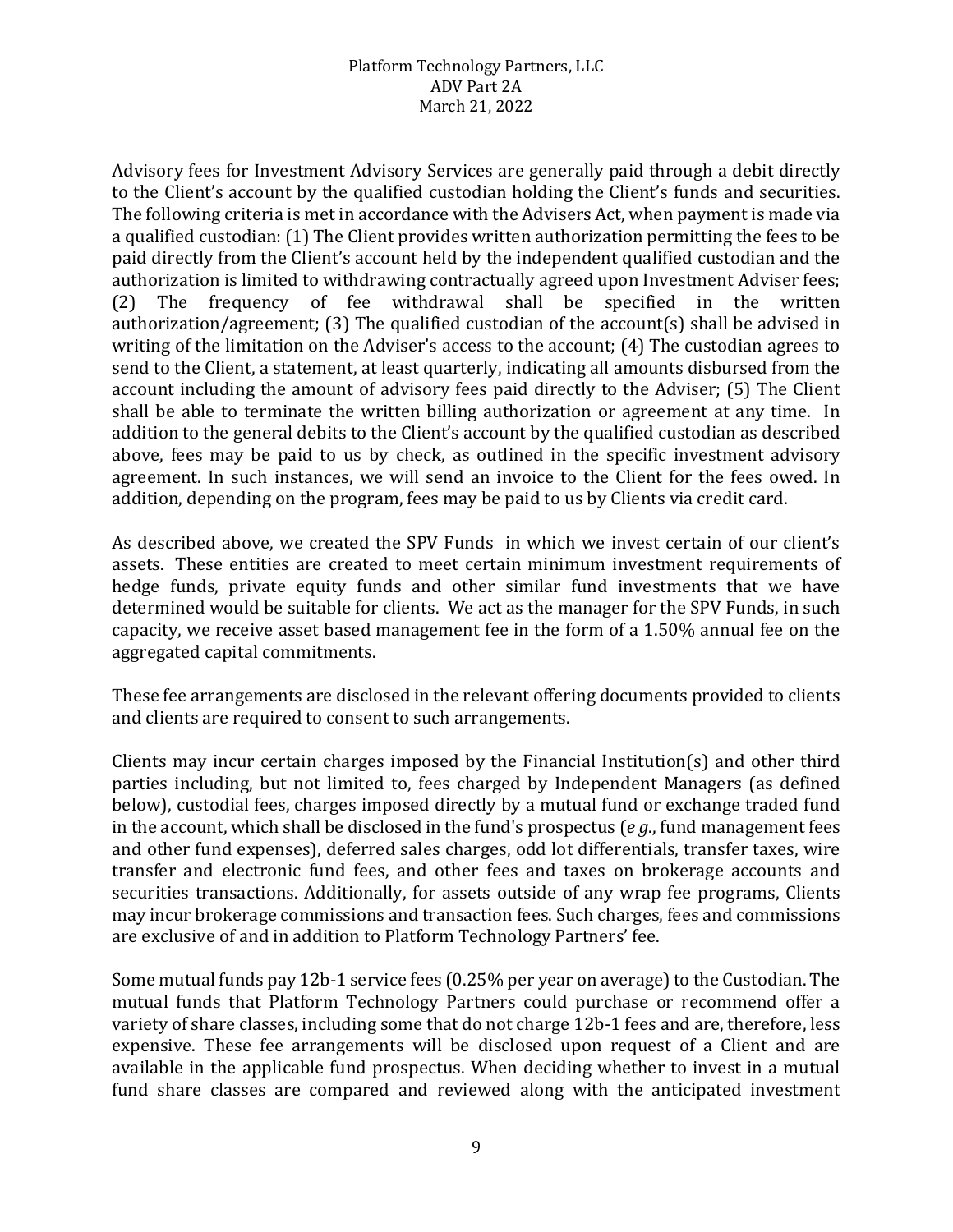timeframe and other costs to determine the best selection for the Client at that time. Mutual funds carrying 12b-1 fees may be recommended when seen as an overall benefit to the client. For example, a lower share class may not be available to Platform Technology Partners; or mutual funds that charge 12b-1 fees are transferred into Platform Technology Partners. On a regular basis Platform Technology Partners will review any holdings with 12b-1 fees to see if there is a lower cost share class available to consider switching into. Platform Technology Partners does not receive any part of the fees charged by Mutual Funds.

### Financial Planning Services and Consultation Services

Fees for Financial Planning or Consultation Services are determined at the time of engagement based upon the time and effort required and/or the nature and complexity of services. Consultation Service fees range between \$100 to \$300 per hour, depending upon the nature and complexity of services. Financial Planning fees generally range between \$2,000 to \$25,000 annually or more depending upon the complexity, level and scope of services to be provided.

Platform Technology Partners may require a retainer equal to ½ of the proposed project fee in order to schedule Financial Planning or Consultation services. Thereafter, the project balance is invoiced six months after the engagement begins but fees are invoiced monthly. Should the Client's financial condition change during the course of services such that new advice, recommendations or research are required, or Platform Technology Partners must revise its advice, recommendations or other services, additional fees will apply. Platform Technology Partners will not engage in additional services that result in fees without the Client's approval. Platform Technology Partners may recommend the services of itself and/or other professionals to implement recommendations.

### Potential Conflicts

Our employees, Investment Adviser Representatives (IARs) and other related persons of PTP may have accounts in our Programs that they recommend to advisory clients. In addition, our IARs may also own securities through outside brokerage accounts and may buy or sell securities that clients also own in their accounts. Such investment decisions made for our employees, IARs and related persons are subject to our Code of Ethics. At all times, our employees, IARs and related persons are bound by our Code of Ethics to act in clients' best interests. Please see further discussion of our Code of Ethics on beginning on page 15 of this Brochure.

The Firm's Investment Adviser Representatives (IARs) may cover some or all of the ticket charges or investment program fees associated with a client's account(s). Such fee accommodations may create potential conflicts of interest and could result in less frequent trading in client accounts. This potential conflict of interest is monitored by the Firm's Compliance Department in its review of trading activity on client accounts.

At the onset of an IAR's affiliation with Platform Technology Partners, each IAR enters into an Independent Business Affiliate Agreement with Platform Technology Partners whereby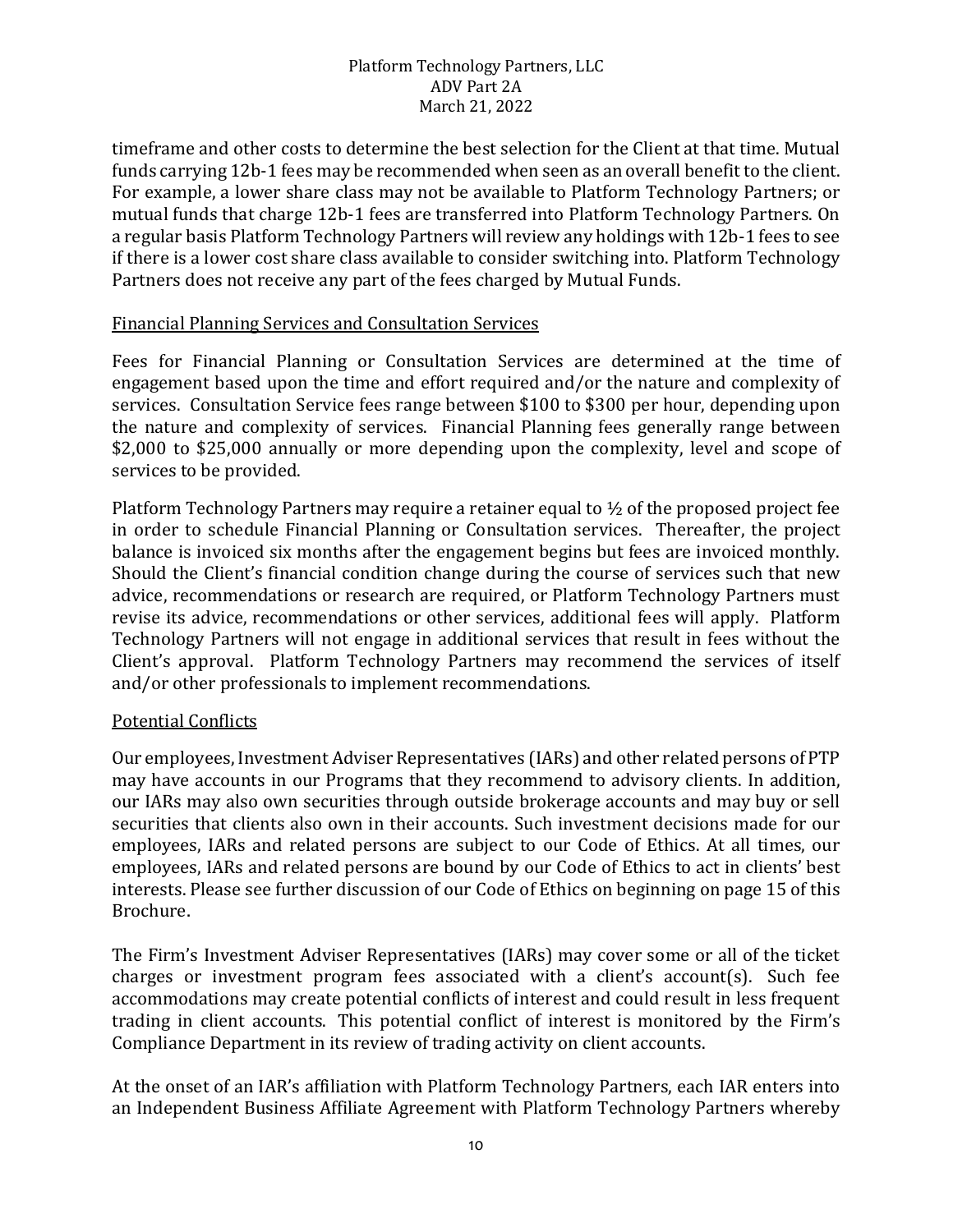the Firm provides client servicing, technology and compliance services for a fee. While our IARs are supervised persons of the Firm, the receipt of compensation for services rendered to our IARs may create a potential conflict of interest for the Firm to service the IARs and clients of IARs which provide greater compensation to the Firm.

The majority of Platform Technology Partners' Advisory Representatives are independent contractors and not employees of Platform Technology Partners or Spire Securities, LLC. Advisory Representatives may own, operate, be employed by or otherwise maintain affiliations with other business entities such as insurance agencies, law firms, real estate or mortgage companies, financial planning firms and/or accounting firms. Many of these Advisory Representatives market their services under a different DBA and/or as an outside business activity. This may cause an IAR to focus more of their time on their non-Advisory businesses. The Firm's CCO and/or their designee monitors all outside business activities of the Firm's IAR's to ensure all conflicts have been identified and obligations of the Advisor are being fulfilled.

Conflicts may arise in the allocation of investment opportunities among accounts that we manage. We strive to allocate investment opportunities believed to be appropriate for your account(s) and other accounts advised by our firm among such accounts equitably and consistent with the best interests of all accounts involved. However, there can be no assurance that a particular investment opportunity that comes to our attention will be allocated in any particular manner.

Platform Technology Partners invests certain qualified clients in Ursula Capital Partners, LP depending on their risk tolerance and investment goals. Clients should be aware that investments in Private Funds generally carry additional fees outside of the management fee. These additional fees may be in the form of fund expenses, incentive fees, carried interest, etc. Clients invested in the Ursula Capital Partners, LP are not charged an asset management fee by PTP on the portion of assets held at the Fund. Ursula Capital will charge an asset management fee on those assets. Please see item 10 for additional disclosures on Ursula Capital and Platform Technology Partners affiliation and revenue sharing.

# **6 Performance-Based Fees and Side-By-Side Management**

The Firm does not charge any performance-based fees (fees based on a share of capital gains or on capital appreciation of the assets of a client). The Firm does not participate in side-byside management. Side-by-side management refers to the practice of managing accounts that are charged performance-based fees while at the same time managing accounts that are not charged performance-based fees.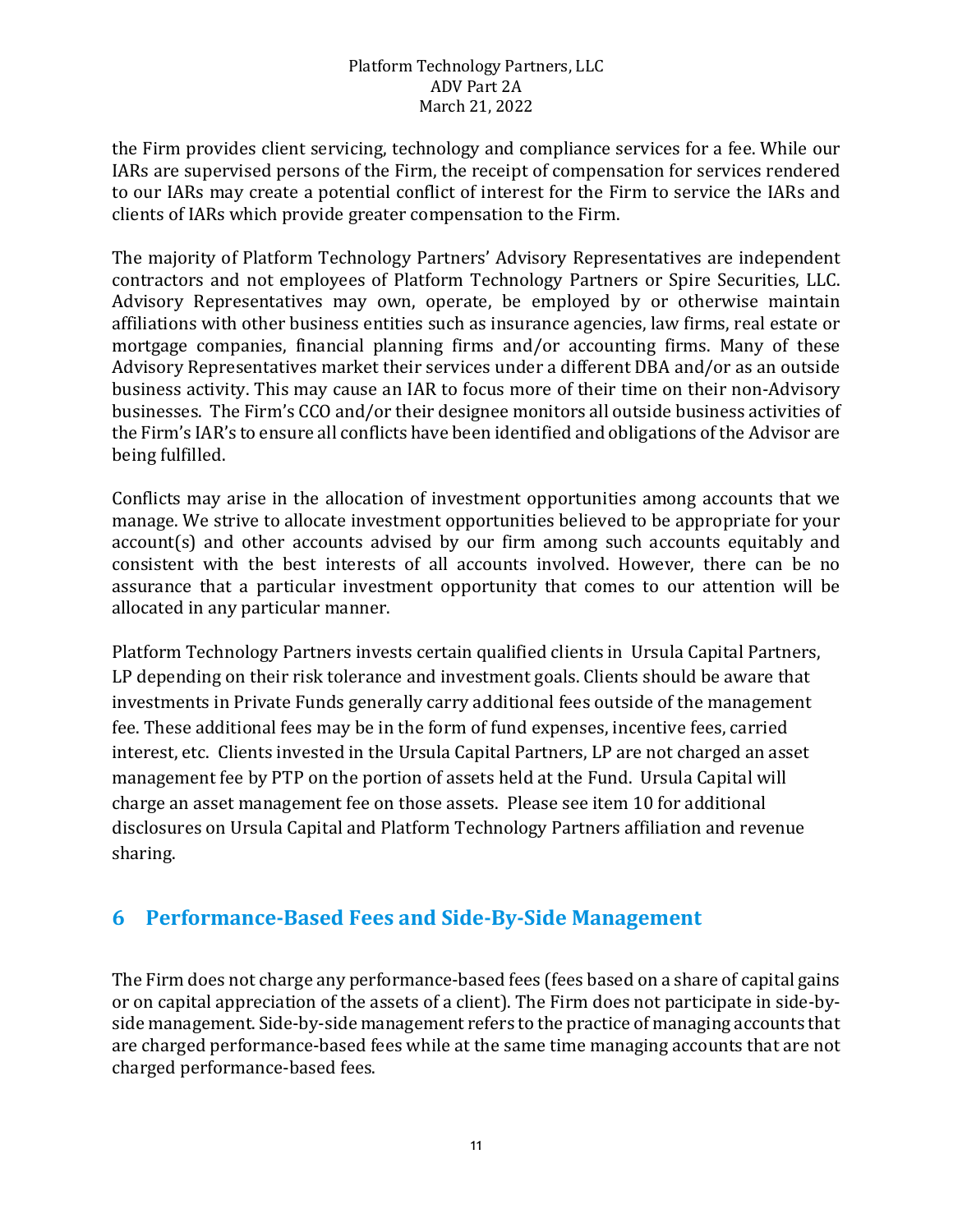# 7 **Types of Clients**

Platform Technology Partners provides investment supervisory and advisory services, and also provides financial planning or consultation services for Clients which includes individuals, pension and profit-sharing plans, trusts, estates, charitable organizations, corporations and non-affiliated investment advisers and their IARs.

If an account is subject to the Employee Retirement Income Security Act of 1974, as amended, ("ERISA"), Platform Technology Partners acknowledges that Registrant is a fiduciary within the meaning of the Act and the ERISA Client is a named fiduciary with respect to the control or management of the assets in the Account. In each instance, the Client will agree to obtain and maintain a bond satisfying the requirements of Section 412 of ERISA and to include Platform Technology Partners and Platform Technology Partners' principals, agents, and employees under those insured under that bond and will deliver to Platform Technology Partners a copy of the governing plan documents. If the Account assets for which Platform Technology Partners provides services represent only a portion of the assets of an employee benefit plan, Client will remain responsible for determining an appropriate overall diversification policy for the assets of such plan.

# 8 **Methods of Analysis, Investment Strategies and Risk of Loss**

### **Investing in securities involves risk of loss that Clients should be prepared to bear.**

Concentrated investment strategies may result in greater volatility and greater risk of loss than other more diversified strategies. All of our strategies will expose Clients to various risks, including, but not limited to, concentration risk, market risk, interest rate risk, stock selection risk and illiquidity risk.

### Methods of Analysis

Platform Technology Partners attempts to measure a Client's risk tolerance, time horizon, goals and objectives through an interview and data-gathering process in an effort to determine an investment plan or portfolio to best fit the investor's profile. Investment strategies may be based upon a number of concepts and determined by the type of investor. Client participation and the Client's delivery of accurate and complete information are critical to Platform Technology Partners' process. Platform Technology Partners is entitled to rely on the financial and other information provided by Client without duty or obligation to investigate the accuracy or completeness of the information.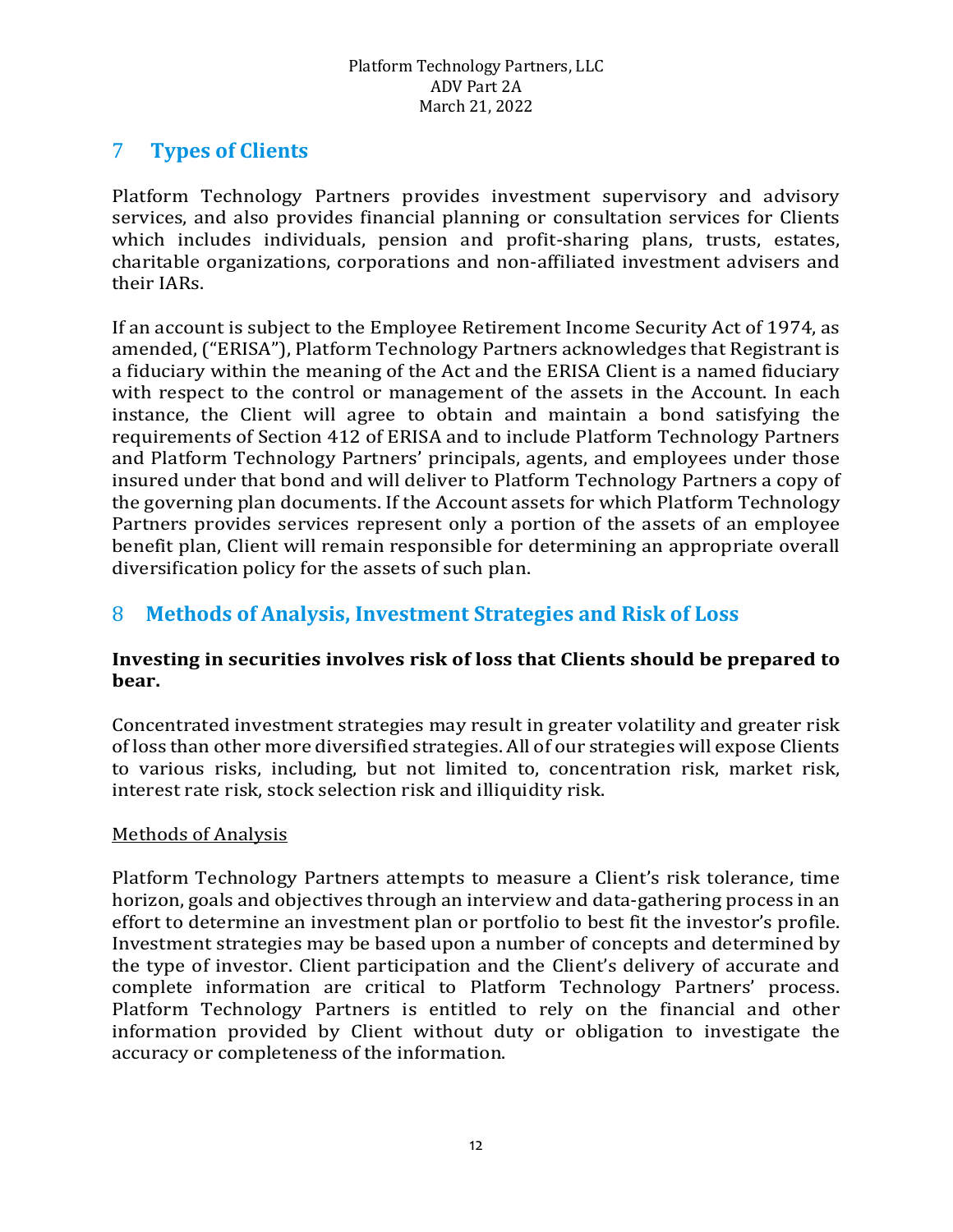Platform Technology Partners may recommend that Clients authorize the active discretionary management of a portion of their assets by and/or among certain Independent Manager(s), based upon the stated investment objectives of the Client. When selecting an Independent Manager for a Client, Platform Technology Partners shall review information about the Independent Manager such as its disclosure statement and/or material supplied by the Independent Manager or independent third parties for a description of the Independent Manager investment strategies, past performance and risk results to the extent available. Platform Technology Partners shall continue to render services to the Client relative to the discretionary selection of Independent Manager as well as the monitoring and review of account performance and Client investment objectives.

Numerous publicly available sources of economic, financial and investment research are used by Platform Technology Partners. Asset allocation software and historical performance modeling software may also be utilized.

While Platform Technology Partners makes every effort to consider tax consequences, the sale of investments may cause taxable gain(s) or loss (es) to the Client. Clients are welcome to consult their independent personal tax Registrant about tax consequences resulting from transactions or any particular investment held in their account.

### Other Risks

We have no control over and cannot predict the day to day fluctuations of the stock and bond markets. While we believe that volatility can sometimes lead to favorable investing conditions, every Client is at the risk of loss from adverse movements in general security prices, which have been substantial in recent years and which could continue for a prolonged period. Moreover, a Client's overall investment gain or loss may be significantly influenced by the market prices and conditions at the time of the opening or closing of an account.

Most securities represent claims against the cash flows or earnings power of a business. To the extent that interest rates increase significantly or that inflation begins to become widespread, the value of both stocks and bonds could decline and remain depressed for an extended period of time. Many businesses may be permanently impaired if inflation becomes significant and stock and bond prices will generally decline if interest rates move up and could suffer large declines if interest rates move up rapidly.

To the extent we buy securities for our Clients that are thinly traded or illiquid, it may be difficult or impossible to sell a position during times of market stress, leading to significant potential capital loss.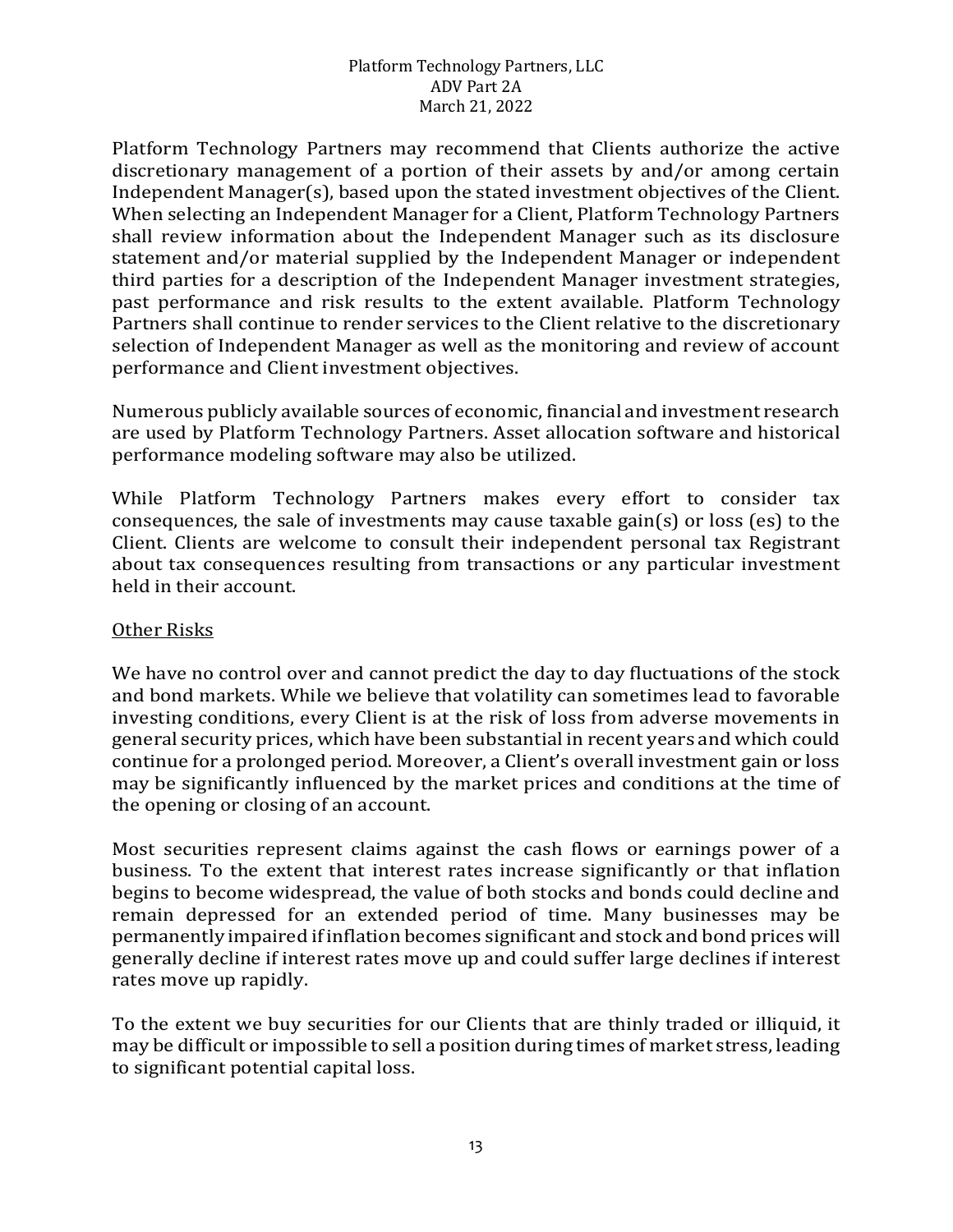To the extent we own illiquid securities based on a business whose fundamentals become impaired, we may not be able to sell all or a portion of our investment and may incur significant losses as a result.

# **9 Disciplinary Information**

Registered investment advisers are required to disclose all material facts regarding any legal or disciplinary events that would be material to your evaluation of Platform Technology Partners or the integrity of Platform Technology Partners' management.

Platform Technology Partners has no information applicable to this Item.

### 10 **Other Financial Industry Activities and Affiliations**

Some Advisory Representatives of PTP are Registered Representatives of Spire Securities, LLC ("Spire") an SEC Registered broker-dealer and a member of FINRA. In this capacity the Advisors may provide securities brokerage services and implement securities transactions on a commission basis. Clients should be aware that the receipt of additional compensation itself creates an inherent conflict of interest, and may affect the judgement of these individuals when making recommendations. The Adviser and Spire are separate, individuals when making recommendations. nonaffiliated entities. Nevertheless, to the extent that a PTP representative recommends the purchase of securities or other investment products where the representative receives commissions for doing so, a conflict of interest exists because the representative may be incentivized to make recommendations based on the compensation received rather than on a client's needs. Both Spire and PTP monitor client accounts to mitigate this conflict of interest and ensure that the Advisory representatives are fulfilling their obligations.

Advisory Representatives of Platform Technology Partners may be licensed agents with several unaffiliated insurance companies and recommend the purchase of insurance products for compensation which may create a conflict of interest between an Advisory Representative's decision to recommend Advisory Services or securities or insurance products to Clients. **Clients are under no obligation to purchase products recommended by Advisory Representatives or to purchase products either through Platform Technology Partners.** 

PTP shares common ownership with another SEC registered Investment Advisory Firm, United Advisors, LLC.

PTP is owned by United Atlantic Capital, LLC. United Atlantic Capital, LLC wholly owns United Advisors Investment Management, another SEC-registered investment advisor.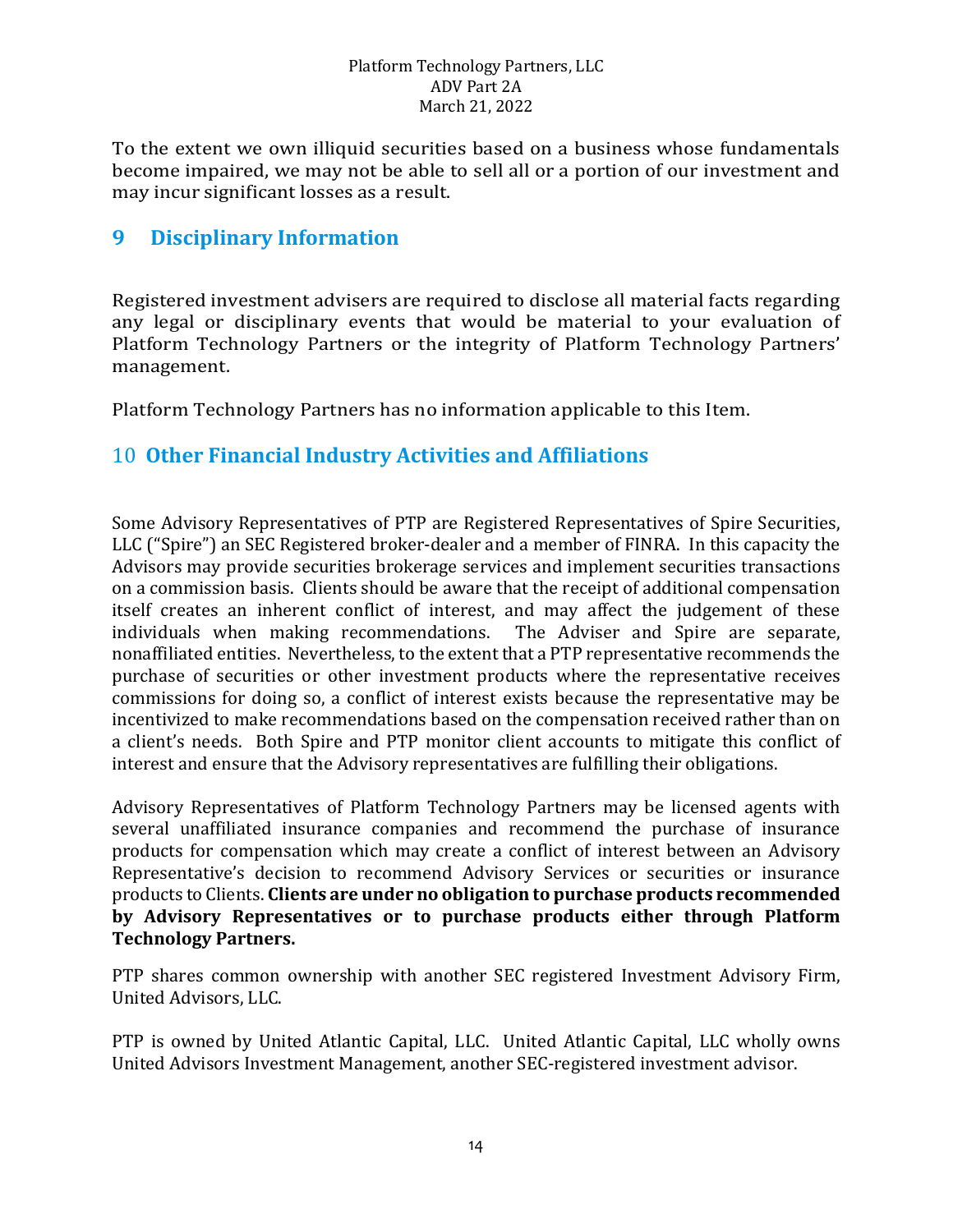Platform Technology Partners has entered into a revenue sharing agreement with Ursula Capital. Ursula Capital is a private fund adviser where Platform Technology Partners will invest certain qualified clients into one of Ursula Capital's Funds. PTP and Ursula Capital have agreed to share in the revenue generated by Ursula Capital's fees from clients referred by PTP. Any client monies PTP invests with Ursula Capital will not be billed an investment advisory fee by PTP. Rather, PTP will charge their investment advisory fee and share a certain percentage with PTP. While the Adviser has waived its advisory fee, this arrangement creates a conflict of interest as Ursula Capital has the potential to earn performance based fees and thus share in those fees with PTP, which may cause the clients total fee experience to be higher than they would otherwise have with PTP. To mitigate this conflict of interest, PTP reviews client's suitability and risk tolerances to ensure any clients who have been invested with Ursula Capital are properly qualified and the investment fits within their risk tolerance.

As described below, we solicit certain clients to invest in special purpose vehicles or funds in which we or one of our affiliates acts as a manager. The *SPV Funds each* invest in one (1) private fund. PTP act as the manager of the SPV Funds and, in accordance with the operating agreements of the SPV Funds, are entitled to receive an annual management fee on all assets in the SPV Fund. The receipt of this additional management fee creates a conflict of interest and gives us an incentive to recommend the SPV Funds, rather than on the client's needs. To mitigate this conflict of interest, the Firm does not charge asset management fees on all moneys invested in the SPV Funds by a client from their PTP managed account.

# **11 Code of Ethics, Participation in Client Transactions and Personal Trading**

#### Code of Ethics

We believe that the interests of Clients and our Independent Managers and Advisory Representatives are best served when they are similarly aligned. Platform Technology Partners and its Independent Managers and Advisory Representatives acknowledge Platform Technology Partners' fiduciary responsibility to place the investment needs of Clients ahead of Platform Technology Partners and its staff. The interests of Clients are held in the highest regard. Platform Technology Partners or individuals associated with Platform Technology Partners may have similar investment goals and objectives and as a result may buy or sell securities for their personal accounts that may be identical to or different from those recommended to Clients. Thus, at times the interests of Platform Technology Partners' or staff members' accounts may coincide with the interests of Clients' accounts. However, at no time will Platform Technology Partners or any related person receive an added benefit or advantage over Clients with respect to these transactions. Platform Technology Partners and its associated persons will not place itself in a position to have added benefit as a result of advice given to Clients. The staff of Platform Technology Partners shall not buy or sell securities for their personal portfolio(s) where their decision is substantially derived, in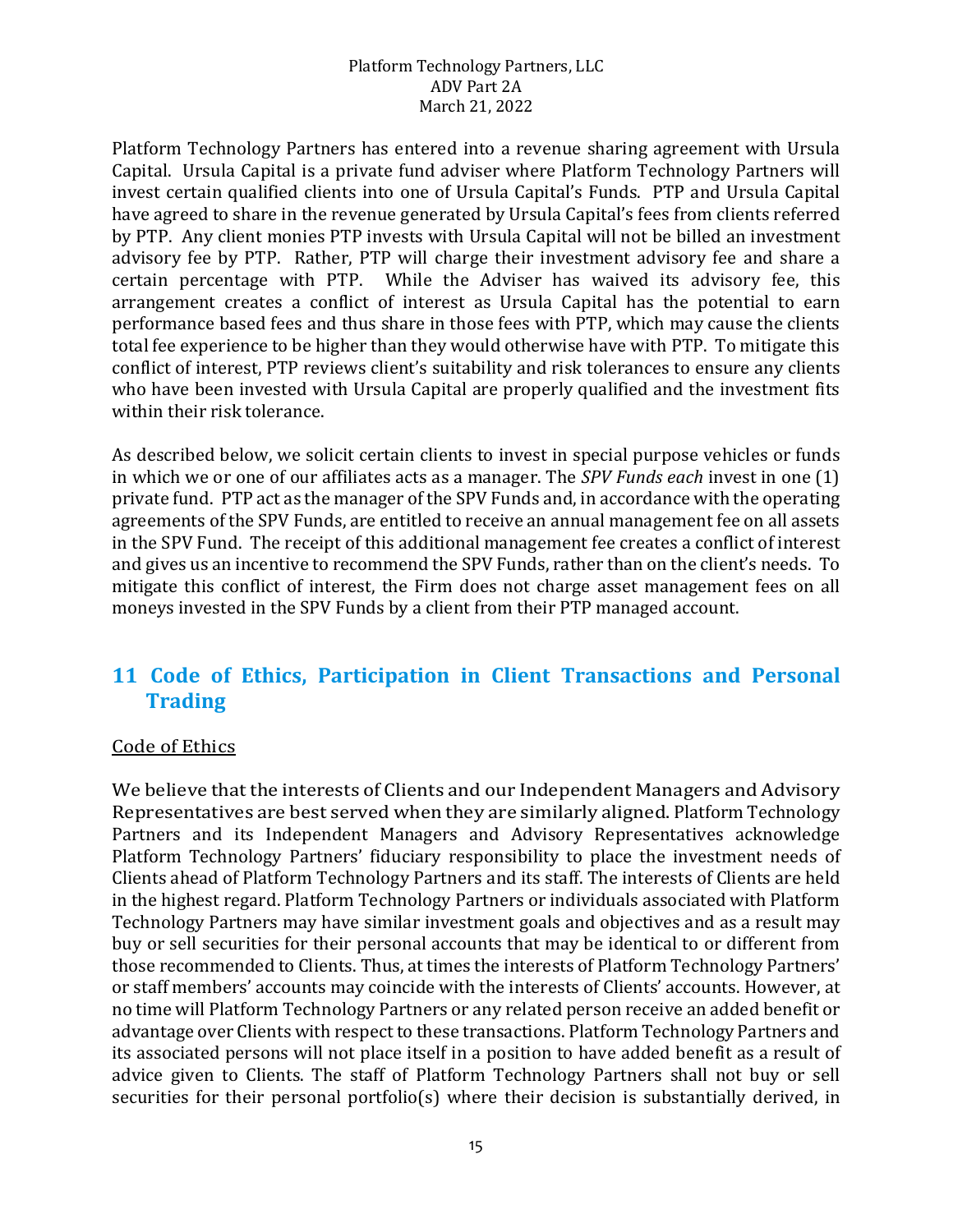whole or in part, by reason of his or her employment, unless the information is also available to the investing public on reasonable inquiry. Matthew A. Swendiman, CFA, the Chief Compliance Officer of Platform Technology Partners, is responsible for the monitoring of personal trading conducted by staff.

Platform Technology Partners has adopted a Code of Ethics (the "Code") designed to address and prevent potential conflicts of interest as required under Rule 204A-1 of the Advisers Act. Our Code for all Supervised Persons describes our high standard of business conduct and our fiduciary duty to Clients. The Code includes provisions relating to the confidentiality of Client information, a prohibition on insider trading, restrictions on the acceptance of significant gifts, the reporting of certain gifts and business entertainment items, and personal securities trading procedures, among other topics. All of our Supervised Persons must acknowledge the terms of the Code annually, or when it is amended. A copy of our Code will be provided upon request.

Our employees and persons associated with us are required to follow the Code. Subject to the Code and applicable laws, our members, officers, directors and employees may trade for their own accounts. The Code is designed to assure that the personal securities transactions, activities and interests of our employees will not interfere with (i) making decisions in the best interest of advisory Clients and (ii) implementing such decisions while, at the same time, allowing employees to invest for their own accounts. Under the Code, certain classes of securities have been designated as exempt transactions, based upon a determination that these would materially not interfere with the best interest of our Clients. In addition, the Code requires pre-clearance of many transactions. Nonetheless, because the Code in some circumstances would permit employees to invest in the same securities as Clients, there is a possibility that employees might benefit from market activity by a Client in a security held by an employee. Employee trading is continually monitored under the Code, and our procedures are designed to reasonably prevent conflicts of interest between our principals, our employees, and our Clients.

Pursuant to the Code, we have adopted trading policies and procedures to promote fairness and uniformity in our dealings with Clients. However, due to different Client objectives, strategies, restrictions, and cash holdings, not all Clients will participate in a particular trade and the fact that a security has been purchased for or held by one Client does not mean it will be purchased by or held by another Client. Similarly, a security sold for one Client does not automatically mean that the same security will be sold by another Client in similar amount or at all based on the above potential differences and restrictions. Due to market conditions and other factors, it is possible that we may purchase or sell a security on behalf of some Clients that we have sold or purchased on behalf of others. We expect to apply a pre-approved allocation methodology depending on the nature of the order, the size of the trade, the nature of the order, the number of accounts participating and the aggregate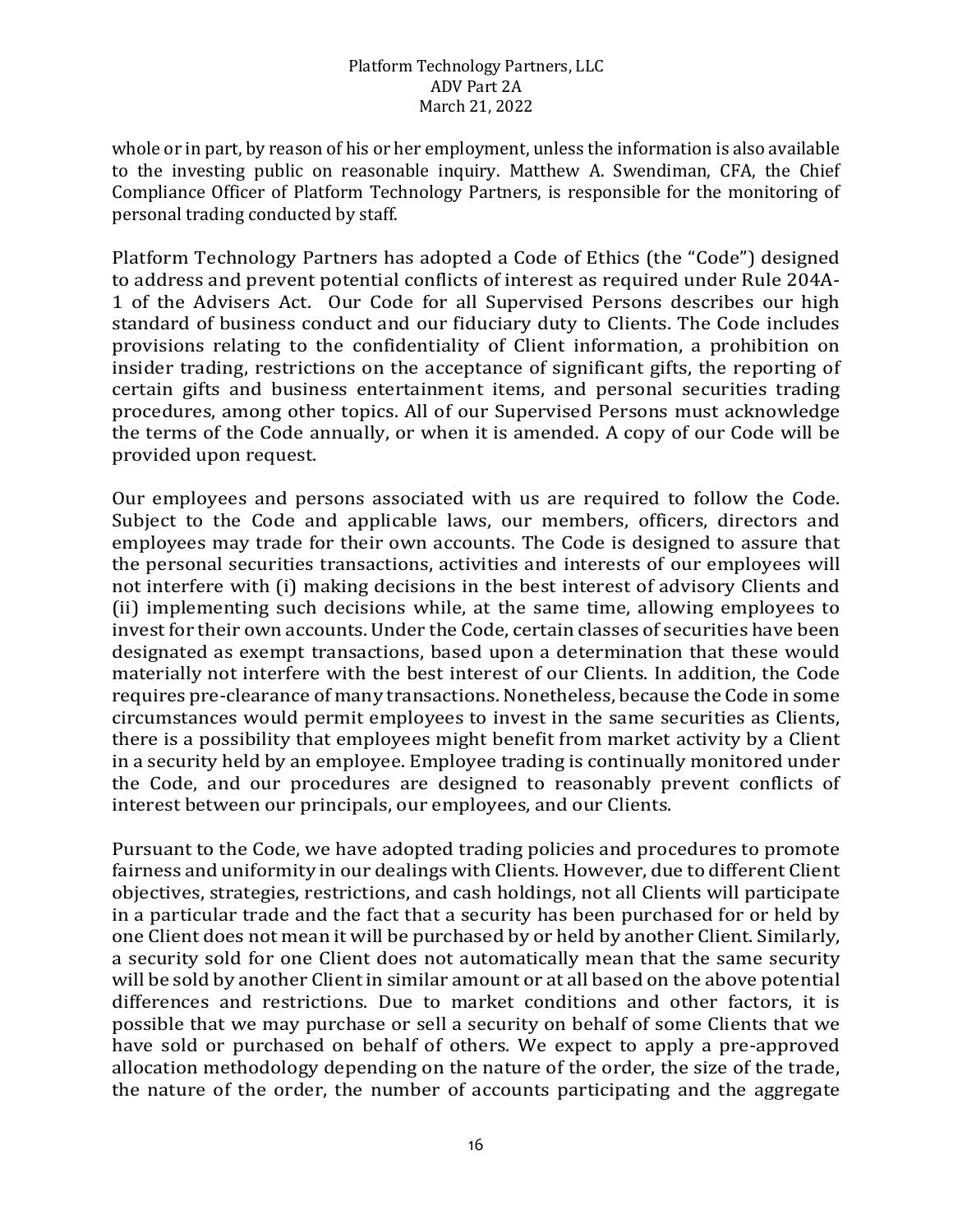dollar value of the trade. We use the following types of allocation methodologies: pro-rata allocation.

Platform Technology Partners requires Access Personnel to "pre-clear" participation in private placements and limited offerings. We will retain records of trade orders (specifying each participating account) and their allocations, which will be completed prior to the entry of the aggregated order. Completed orders will be allocated as specified in the initial trade order. Partially filled orders will be allocated using one of the pre-approved methods. Any exceptions will be explained on the order.

Pursuant to the Code, we have adopted procedures to ensure that all Clients are treated equitably and that none are materially disadvantaged by the investing activities of our staff.

It is Platform Technology Partners' policy that neither Platform Technology Partners, any person in a control relationship with Platform Technology Partners nor any Supervised Person of Platform Technology Partners shall effect transactions as a principal with any Client of Platform Technology Partners unless such transactions are in compliance with the provisions of Rule 206(3)-2 of the Advisers Act. It is Platform Technology Partners' policy that Platform Technology Partners will not effect any agency cross securities transactions for Client accounts without obtaining the specific consent of the Client of the conditions of Rule 206(3)- 2 have been met.

Principal transactions are generally transactions where an adviser, acting as principal for its own account or the account of an affiliated broker-dealer, buys from or sells any security to any advisory Client. An agency cross transaction is generally a transaction where a person acts as an investment adviser in relation to a transaction in which the investment adviser, or any person controlled by or under common control with the investment adviser, acts as broker for both the advisory Client and for another person on the other side of the transaction.

Platform Technology Partners' Clients or prospective Clients may request a copy<br>of Platform Technology Partners' Code of Ethics by contacting Matthew A. Platform Technology Partners' Code of Ethics by contacting Matthew A. Swendiman, CFA at 513-562-1675.

Our Code of Ethics will be provided to clients or prospective clients upon request.

### **12 Brokerage Practices**

Investment or Brokerage Discretion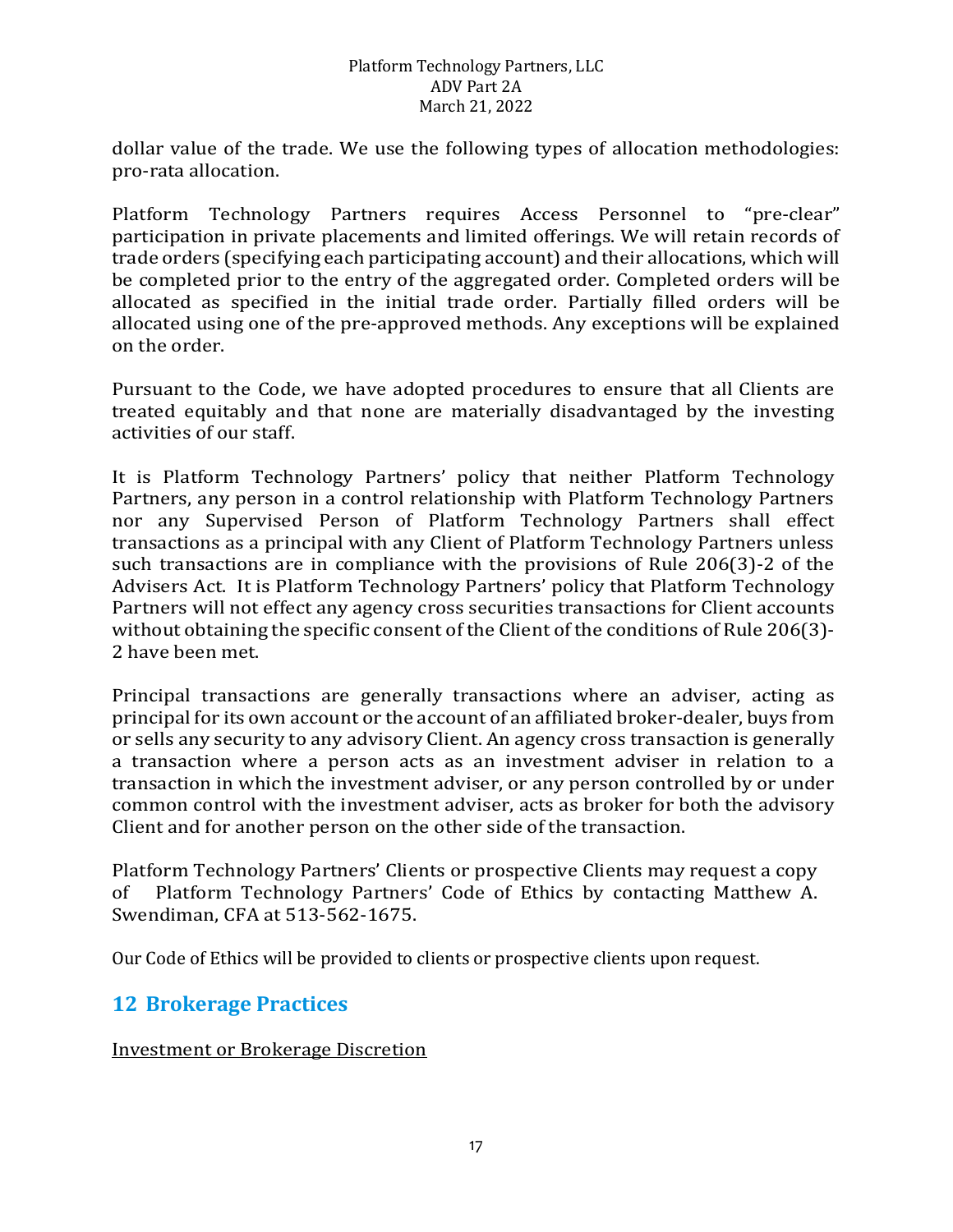Platform Technology Partners has discretionary authority to execute transactions on behalf of its Clients. Therefore, Platform Technology Partners generally determines the securities and quantities to be bought and sold for each Client's account, as well as the broker(s) to be used for such transactions.

As an investment adviser, the Adviser has an obligation to seek "best execution" of client trade orders. "Best execution" means that the Adviser must place client trade orders with those broker-dealers that the Adviser believes are capable of providing the best qualitative execution of client trade orders under the circumstances, taking into account the full range and quality of the services offered by the broker-dealer. When selecting a broker or dealer, the Adviser may consider the following factors: (i) client preferences, (ii) execution capability and past execution performance, (iii) access to markets, (iv) commission rates,  $(v)$ financial standing of executing firm and counterparty risk, (vi) timeliness in rendering services, (vii) availability, cost and quality of custodial services, and (vii) continuity and quality of the overall provision of services.

Platform Technology Partners will recommend that clients establish brokerage accounts with the Custodian division ofPershing Advisor Solutions LLC ("Pershing") a registered broker-dealer, member SIPC, to maintain custody of clients' assets and to effect trades for their accounts. The final decision to custody assets with Pershing is at the discretion of the Advisor's clients, including those accounts under ERISA or IRA rules and regulations, in which case the client is acting as either the plan sponsor or IRA accountholder. Client is under no obligation to select Pershing to maintain custody. Platform Technology Partners is independently owned and operated and not affiliated with Pershing. Pershing provides Platform Technology Partners with certain financial benefits, which are typically not available to Pershing retail investors. This financial benefit is made available to Platform Technology Partners, at no additional charge so long as a certain portion of clients' assets are maintained in accounts at the Custodian. Pershing's financial benefit can be used for payment for certain eligible transition, marketing, and technology expenses. The receipt of this financial benefit presents a conflict of interest. This conflict is mitigated through Platform Technology Partners' regular review of brokerage practices and best execution.

While, as a fiduciary, Platform Technology Partners endeavors to act in its clients' best interests, Platform Technology Partners' recommendation that clients maintain their assets in accounts at Pershing may be based in part on the benefit to Platform Technology Partners of the availability of some of the foregoing financial benefits and not solely on the nature, cost or quality of custody and brokerage services provided by Pershing, which may create a conflict of interest. This conflict of interest is mitigated by Platform Technology Partners' regular review of brokerage practices and best execution.

For Platform Technology Partners' client accounts maintained in its custody, Pershing generally does not charge separately for custody services but is compensated by account holders through commissions or other transaction-related or asset- based fees for securities trades that are executed through Pershing or that settle into Pershing accounts.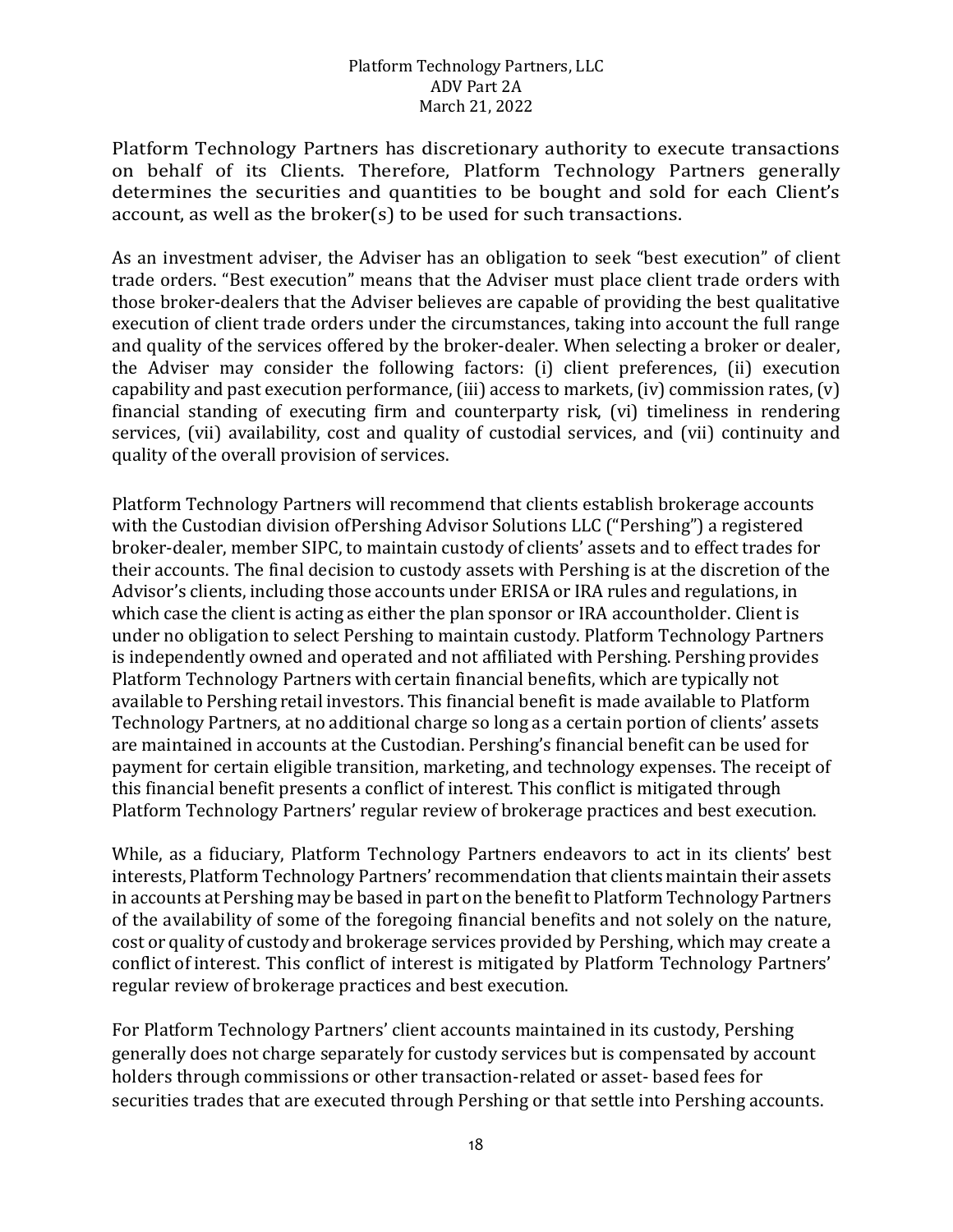Pershing's services include research, brokerage, custody, access to mutual funds and other investments that are otherwise available only to institutional investors or would require a significantly higher minimum initial investment.

Platform Technology Partners conducts periodic reviews of Platform Technology Partners' brokerage and best execution practices.

Platform Technology Partners has no written or verbal arrangements whereby it receives "soft dollar services" in return for directing Client commissions.

Platform Technology Partners may receive certain added benefits for utilizing the recommended custodian firms such as the ability to deduct Advisory fees from Clients' custodial accounts, access to a trading desk that services Platform Technology Partners, discounts on periodicals or materials, complimentary business and compliance newsletters, and various other non-cash services. While Platform Technology Partners' preferred service providers do not directly provide any research, they may offer discounts on general products. Any general research received is used for the benefit of all Clients. The value of products, research and services given if any, is negligible and not a material factor. Advisory Representatives may also receive admission to industry conferences (but not airfare or lodging) in conjunction with industry relationships.

### Aggregation and Allocation

Transactions for each Client generally will be effected independently, unless Platform Technology Partners decides to purchase or sell the same securities for several Clients at approximately the same time. Platform Technology Partners may, but is not obligated to, combine or "batch" such orders to obtain best execution, to negotiate more favorable commission rates, or to allocate equitably among Platform Technology Partners' Clients differences in prices and commissions or other transaction costs that might have been obtained had such orders been placed independently. Under this procedure, transactions will generally be averaged as to price and allocated among Platform Technology Partners' Clients pro rata to the purchase and sale orders placed for each Client on any given day. To the extent that Platform Technology Partners determines to aggregate Client orders for the purchase or sale of securities, including securities in which Platform Technology Partners' Advisory Representatives may invest, Platform Technology Partners shall generally do so in accordance with applicable rules promulgated under the Advisers Act and no-action guidance provided by the staff of the U.S Securities and Exchange Commission. Platform Technology Partners shall not receive any additional compensation or remuneration as a result of the aggregation. In the event that Platform Technology Partners determines that a prorated allocation is not appropriate under the particular circumstances, the allocation will be made based upon other relevant factors, which may include: (i) when only a small percentage of the order is executed, shares may be allocated to the account with the smallest order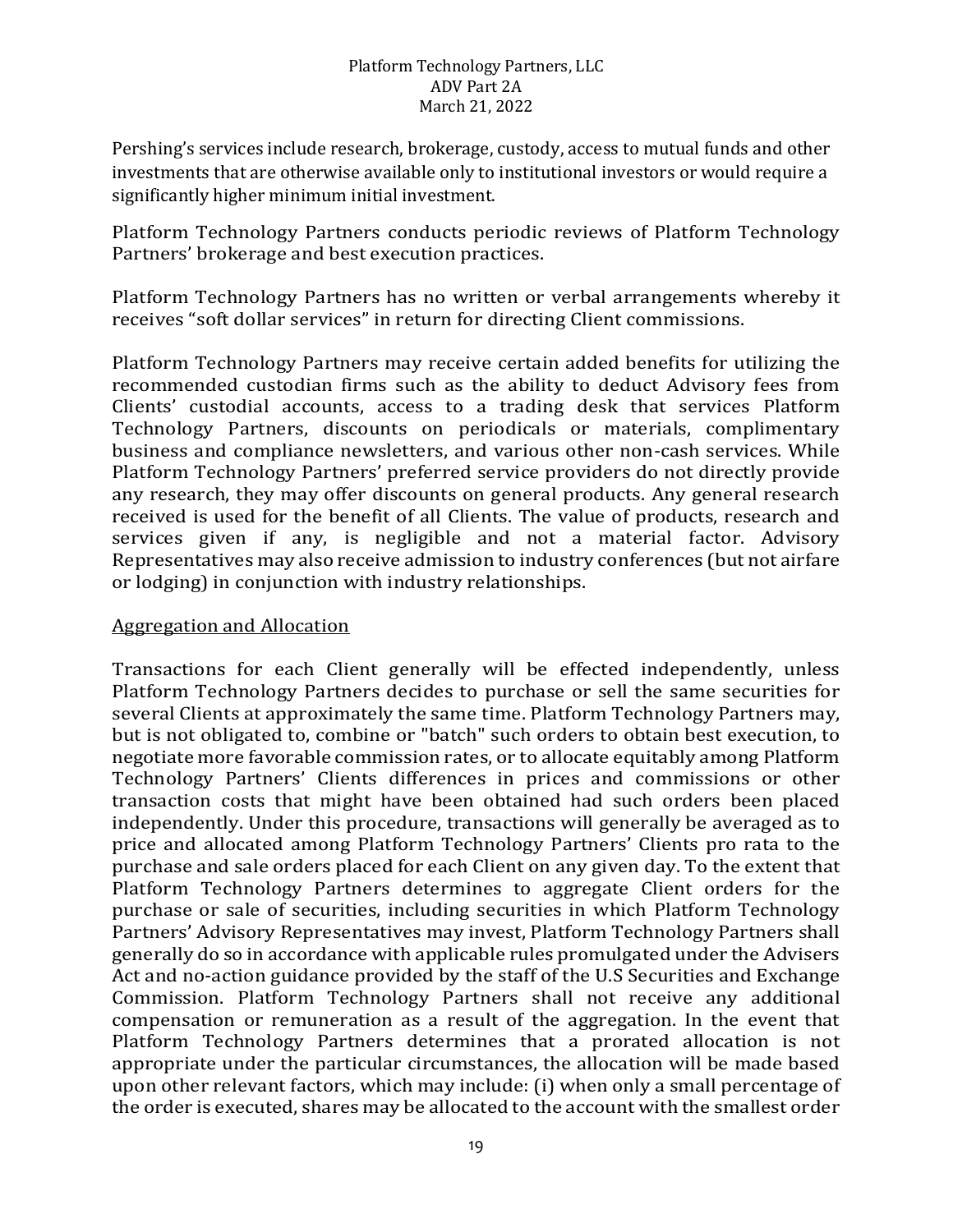or the smallest position or to an account that is out of line with respect to security or sector weightings relative to other portfolios, with similar mandates; (ii) allocations may be given to one account when one account has limitations in its investment guidelines which prohibit it from purchasing other securities which are expected to produce similar investment results and can be purchased by other accounts; (iii) if an account reaches an investment guideline limit and cannot participate in an allocation, shares may be reallocated to other accounts (this may be due to unforeseen changes in an account's assets after an order is placed); (iv) with respect to sale allocations, allocations may be given to accounts low in cash; (v) in cases when a pro rata allocation of a potential execution would result in a de minimis allocation in one or more accounts, Platform Technology Partners may exclude the account(s) from the allocation; the transactions may be executed on a pro rata basis among the remaining accounts; or (vi) in cases where a small proportion of an order is executed in all accounts, shares may be allocated to one or more accounts on a random basis.

Other than as described above, Platform Technology Partners does not expect to receive any benefits as a result of directing brokerage to any particular broker.

### Trade Errors

From time-to-time, trade errors may occur. When trade errors occur, Platform Technology Partners' policy is to correct the error promptly. In the event that Platform Technology Partners caused the error, Platform Technology Partners will make the Client whole for the loss. If a third-party caused the error, Platform Technology Partners will take steps to collect from the third-party the amount of the error; however, there is no guarantee that Platform Technology Partners will be successful recuperating such funds in which case the Client will bear the loss. If the Client caused the error, the Client will bear the error.

In the event that a trade error results in a gain for a Client, the Client's ability to retain the gain will be dependent upon the trade error correction policies of the Client's custodian which may vary between custodians and are subject to change at any time. *For information concerning the trade correction policies of custodians, Clients should contact their custodian.*

### Other Brokerage Practices

Platform Technology Partners' recommended service providers feature a broad line of products and services that may be suitable to many types of investors with varying investable assets. Platform Technology Partners recognizes its duty to obtain best price and execution for its Clients under the circumstances available. The decision to recommend the preferred service providers is based upon the customer service provided to investors and the services available to Platform Technology Partners and providing such recommendation is consistent with Platform Technology Partners' fiduciary duty to the Client.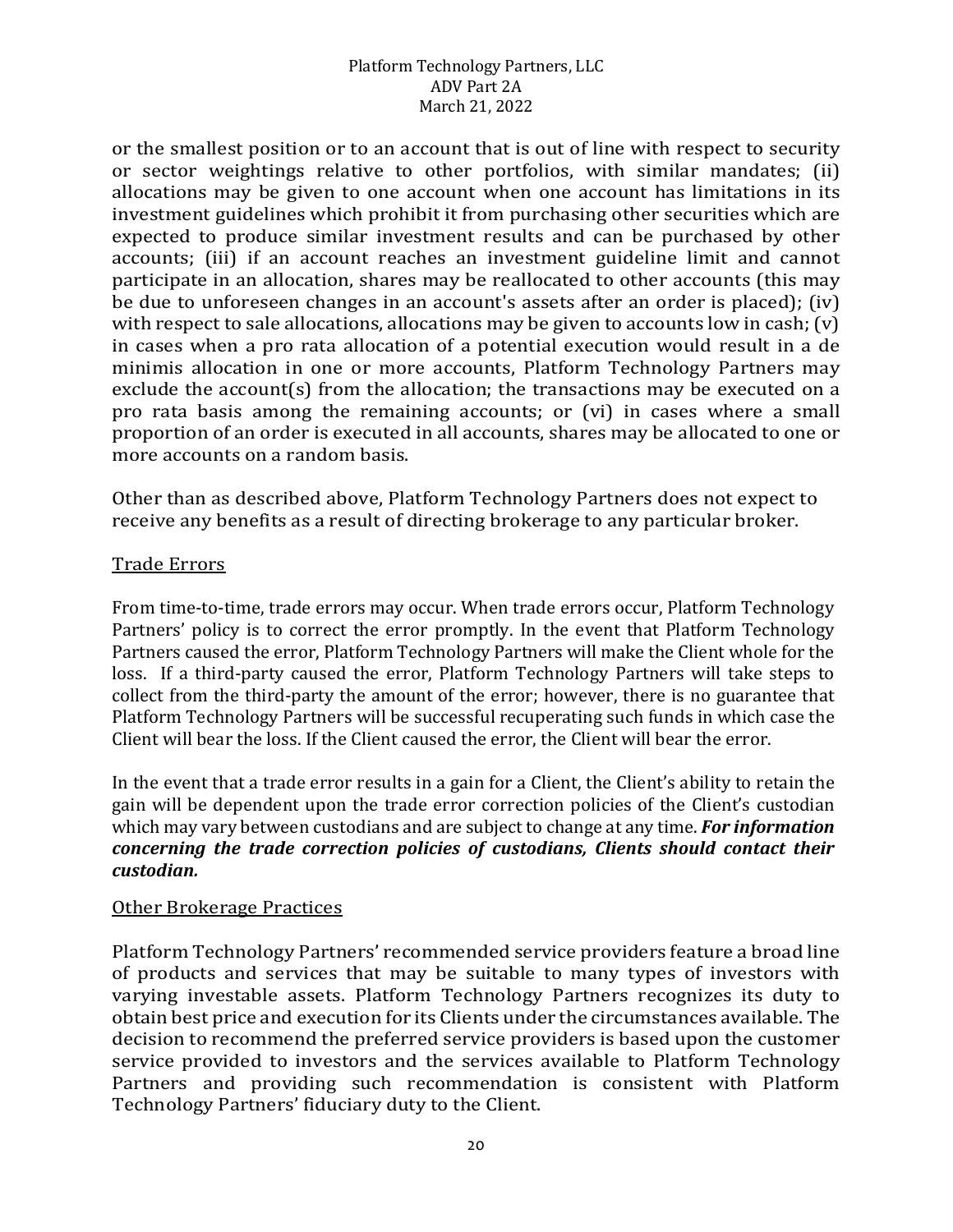Platform Technology Partners also considers its experience with the service providers, the providers' reputation, and the quality of execution services and costs. Platform Technology Partners' Clients are also welcome to evaluate these service providers before opening an account. While it is possible that Clients may pay higher commissions or transaction fees through preferred service providers. Platform Technology Partners has determined that such service providers currently offer the best overall value to Platform Technology Partners and Clients for the brokerage and technology provided. In an effort to minimize transaction fees on its Client's behalf, Platform Technology Partners has negotiated fixed fees with the institutional custodians and affiliated brokerage firms that the Firm works with to execute trades. The Firm periodically reviews other alternatives that are available to Platform Technology Partners.

### 13 **Review of Accounts**

Investment Management and Supervisory Services involve continuous and ongoing services to include frequent monitoring and internal review of portfolio assets on a quarterly, monthly, perhaps even daily basis by a Client's investment adviser professional (the "Adviser"). The frequency of and processes for the internal portfolio reviews are dependent upon the nature and complexity of the portfolio and at the discretion of the Adviser. Reviews may also occur at the time of significant deposits or withdrawals. Reviews generally entail analyzing securities, sensitivity to various markets, investment results and other factors. The Adviser may also review a portfolio if the Client's asset allocation deviates over the target acceptable limits, at which time rebalancing is considered.

Individual portfolio reviews with Clients are conducted as requested by the Client, at their Adviser's discretion, or according to the interval agreed upon in the Client's engagement letter. The timing of portfolio reviews conducted with Clients are guided by the Client's stated objectives or at the Adviser's discretion, however, the Adviser prefers Clients initiate meetings at least annually. In all cases, Clients are obligated to contact the Adviser when a real or potential change in the Clients' financial condition occurs so the Adviser can review the portfolio along with the Clients' new information so Adviser and the Client can ensure the investment strategies continue to be appropriate. Reviews are conducted by the Client's Adviser.

Clients receive confirmation statements for transactions and monthly statements, directly from their custodian. The custodian's quarterly reports detail account value, net monthly change, portfolio holdings, and account activity. If agreed to at a Client's engagement of Platform Technology Partners, the Adviser may prepare additional reports and these reports may include information on the inventory of account holdings and account performances. The Adviser may also provide Consultation or Financial Planning Clients with various reports, post meeting communications, or written plans as may be agreed to at engagement.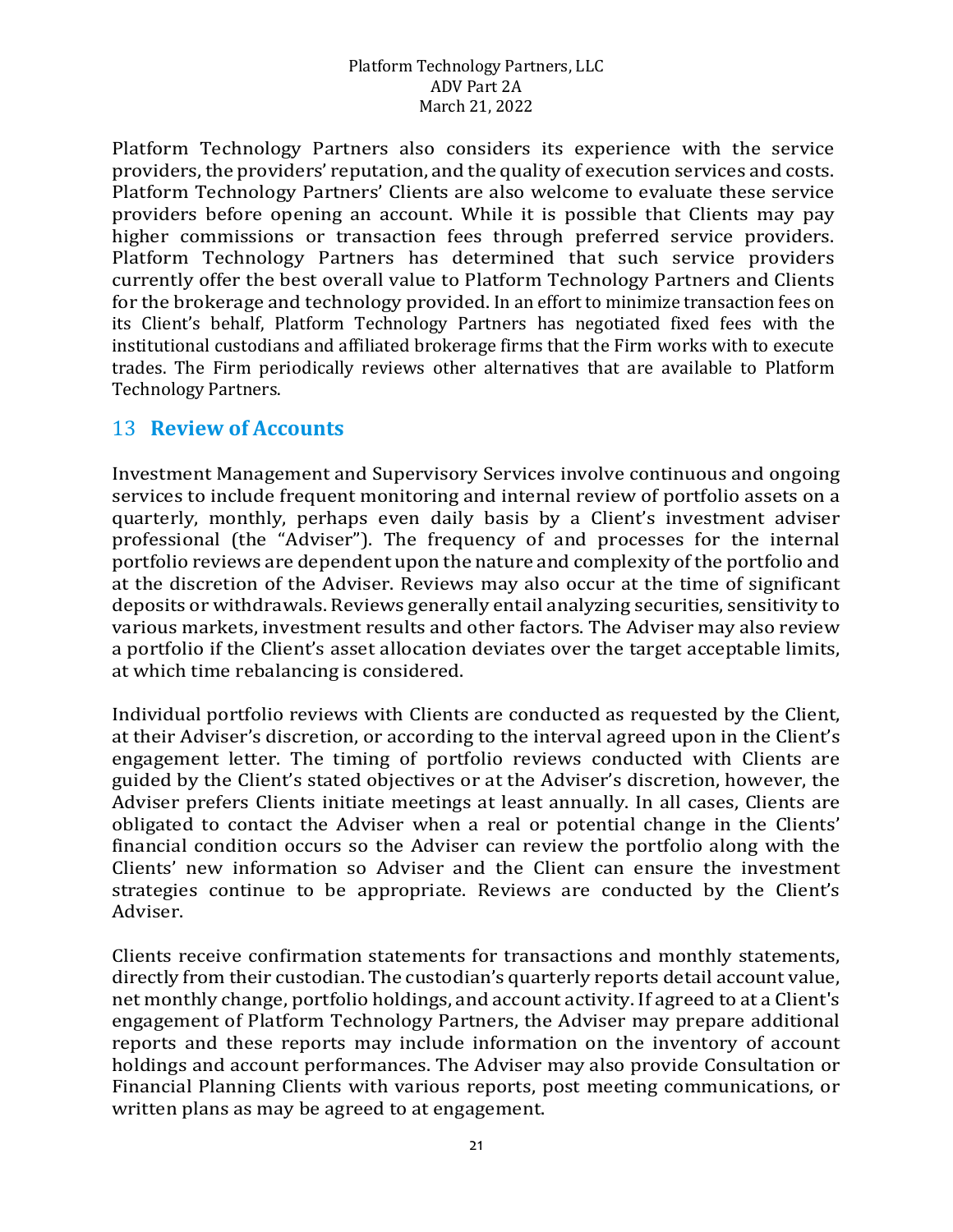# **14 Client Referrals and Other Compensation**

Platform Technology Partners may enter into agreements with Solicitors ("Referring Parties") who may refer prospective Clients to Platform Technology Partners. If a referred Client enters into an advisory agreement with Platform Technology Partners, cash compensation is paid to the referring party. The compensation is based upon the advisory fees that are generated. The referral arrangements between any referring party and Platform Technology Partners will not result in any charges to referred Clients that are above the normal level of advisory fees charged. At the time of a referral, prospective Clients will receive a copy of Platform Technology Partners' Brochure and the solicitor's compensation disclosure document.

The referral agreements between Platform Technology Partners and referring parties comply with Rule 206(4)-3 under the Adviser Act.

## 15 **Custody**

Platform Technology Partners does not intend to have custody of Client assets. Most Client assets will be held in brokerage accounts with Pershing Advisor Solutions, LLC under which our Clients will grant us discretion to place trades. Any reports that are sent to Clients may vary from custodial statements based on accounting procedures, reporting dates, or valuation methodologies of certain securities.

Clients should receive at least quarterly statements from the broker dealer, bank or other qualified custodian that holds and maintains Client's investment assets. Platform qualified custodian that holds and maintains Client's investment assets. Technology Partners urges you to carefully review such statements and compare such official custodial records to the account statements that we may provide to you. Our statements may vary from custodial statements based on accounting procedures, reporting dates, or valuation methodologies of certain securities.

Since the Client's custodian does not verify advisory fees deducted from the account, Clients are encouraged to review their statements and to promptly contact the adviser directly with any questions or concerns.

The Firm is considered to have custody of the SPV Funds due to it or being an affiliated entity being named as the investment adviser and the General Partner of the SPV Funds. The SPV Funds undergo a financial audit from a PCAOB accounting firm, and those audited financials are distributed to the limited partners of the SPV Funds.

### **16 Investment Discretion**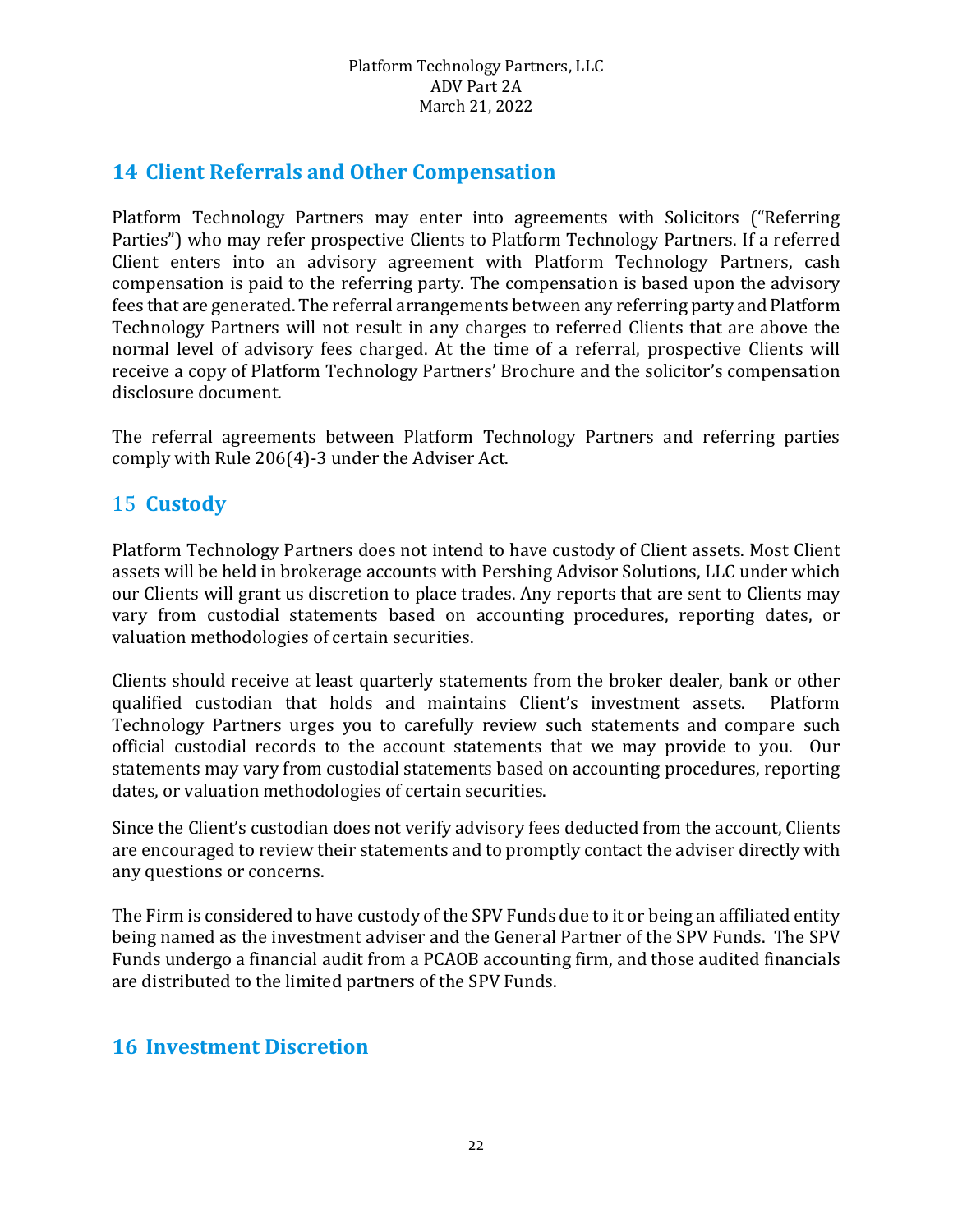After consultation with a potential Client regarding their objectives and understanding of Platform Technology Partners' investment philosophy and strategy, Platform Technology Partners will enter into an Investment Advisory Agreement with the Client which may grant Platform Technology Partners discretionary authority from the Client a limited power of attorney to select the identity and amount of securities to be bought or sold. In all cases, we exercise our investment discretion in a manner consistent with the Client's investment objectives for the particular account. Clients may request that we invest the account in accordance with specific investment guidelines and restrictions. We may decline to manage accounts if these proposed investment guidelines or restrictions conflict with our investment philosophy or strategies or for any reason we deem appropriate. Non-discretionary accounts are managed pursuant to the Client's Agreement with Platform Technology Partners.

Platform Technology Partners may maintain limited power of attorney to execute trades with proper Client authority. Platform Technology Partners does not have authority to withdraw funds or securities and will not take custody of the same. Platform Technology Partners may have access to accounts in order to deduct Advisory fees and only with the Client's authorization. In each case, the fee deductions will be coordinated through a qualified custodian.

Platform Technology Partners usually receives discretionary authority from the Client at the outset of an advisory relationship to select the identity and amount of securities to be bought or sold. In all cases, however, such discretion is to be exercised in a manner consistent with the stated investment objectives for the particular Client account. Clients may request that we invest the account in accordance with specific investment guidelines and restrictions. We may decline to manage accounts if these proposed investment guidelines or restrictions conflict with our investment philosophy or strategies or for any reason we deem appropriate.

Investment guidelines and restrictions must be provided to Platform Technology Partners in writing. Please see Item 4 for a description of any limitations Clients may place on Platform Technology Partners' discretionary authority.

When selecting securities and determining amounts, Platform Technology Partners observes the investment policies, limitations and restrictions of the Clients for which it advises.

Unless otherwise instructed or directed by a discretionary Client, Platform Technology Partners has the authority to determine (i) the securities to be purchased and sold for the Client account (subject to restrictions on its activities set forth in the applicable investment management agreement and any written investment guidelines) (ii) the amount of securities to be purchased or sold for the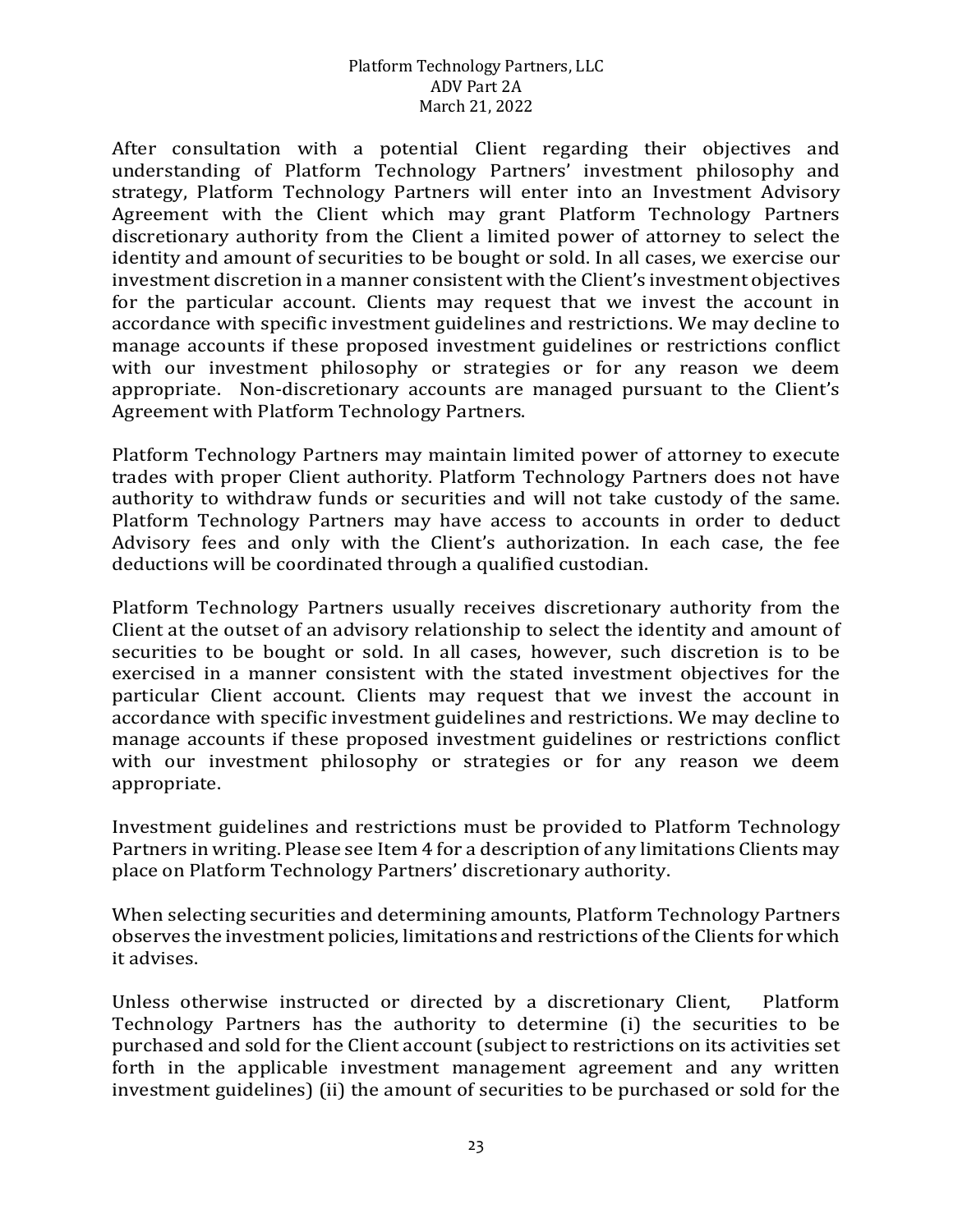Client account. Because of the differences in Client investment objectives and strategies, risk tolerances, tax status and other criteria, there may be differences among Clients in invested positions and securities held. Platform Technology Partners' portfolio manager submits an allocation statement to Platform Technology Partners' trading desk describing the allocation of securities to (or from) Client accounts for each trade/order submitted. Platform Technology Partners' portfolio manager may consider the following factors, among others, in allocating securities among Clients: (i) Client investment objectives and strategies; (ii) Client risk profiles; (iii) tax status and restrictions placed on a Client's portfolio by the Client or by applicable law; (iv) size of the Client account; (v) nature and liquidity of the security to be allocated; (vi) size of available position; (vii) current market conditions; and (viii) account liquidity, account requirements for liquidity and timing of cash flows. Although it is Platform Technology Partners' policy to allocate investment opportunities to eligible Client accounts on a pro rata basis (based on the value of the assets of each participating account relative to value of the assets of all participating accounts), these factors may lead the portfolio manager to allocate securities to Client accounts in varying amounts. Even Client accounts that are typically managed on an equal basis may from time to time receive differing allocations of securities based on total assets of each account eligible to invest in the particular investment type (e.g., equities) divided by the total assets of all accounts eligible to invest in the particular investment.

# **17 Voting Client Securities**

Clients may retain the authority to vote proxies and are responsible for ensuring that proxy materials are sent directly to them or their designed third-party they may assign.

Platform Technology Partners may vote proxies on behalf of its Clients. When Platform Technology Partners accepts such responsibility, it will only cast proxy votes in a manner consistent with the best interest of its Clients. Absent special circumstances, which are fully-described in Platform Technology Partners' Proxy Voting Policies and Procedures, all proxies will be voted consistent with guidelines established and described in Platform Technology Partners' Proxy Voting Policies and Procedures, as they may be amended from time-to-time. At any time, Clients may contact Platform Technology Partners to request information about how Registrant voted proxies for that Client's securities or to get a copy of Platform Technology Partners' Proxy Voting Policies and Procedures. A brief summary of Platform Technology Partners' Proxy Voting Policies and Procedures is as follows:

Platform Technology Partners will generally vote proxies according to Platform Technology Partners' then current Proxy Voting Guidelines. The Proxy Voting Guidelines include many specific examples of voting decisions for the types of proposals that are most frequently presented, including composition of the board of